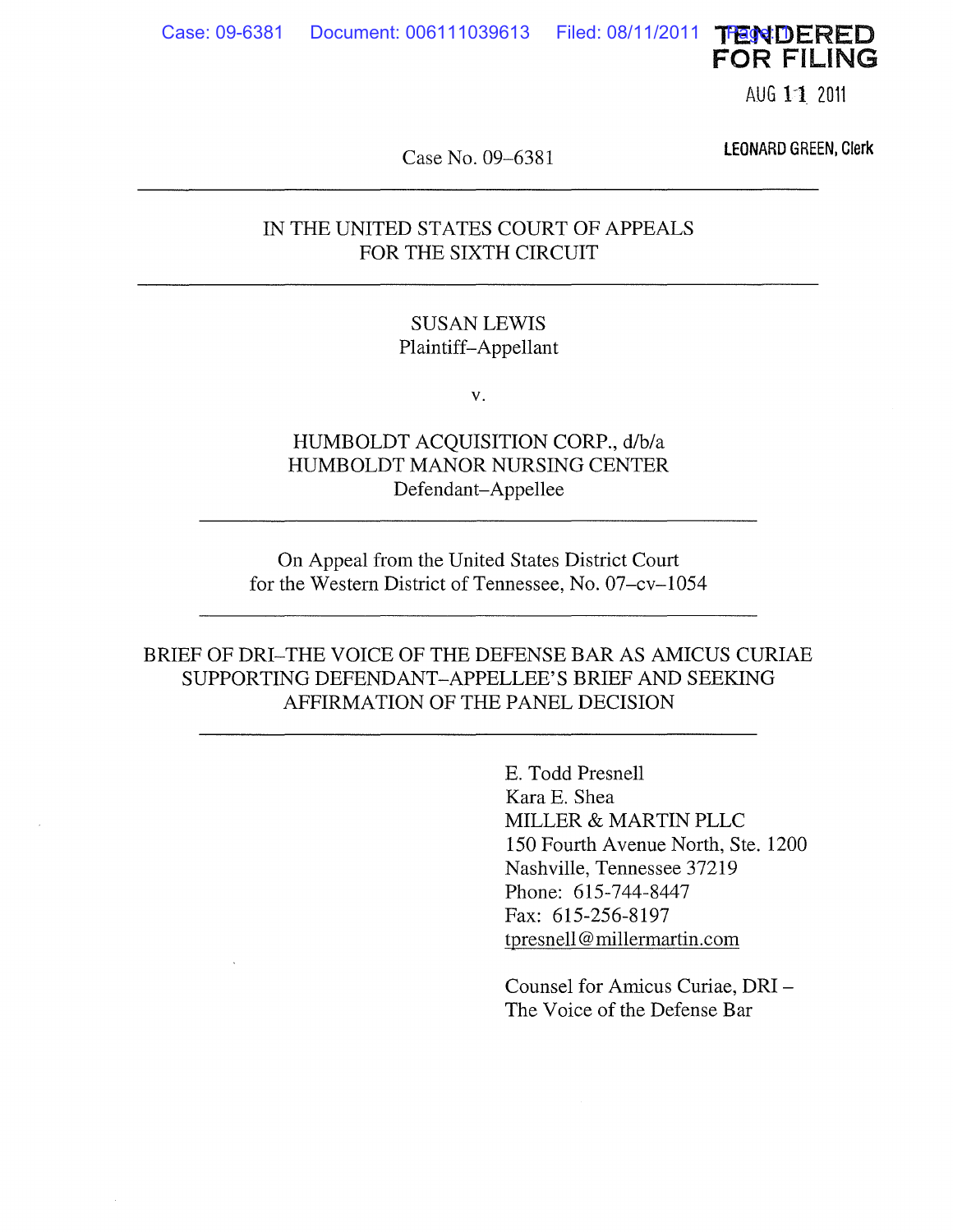# **TABLE OF CONTENTS**

| I.  |                  | THE MOTIVATING FACTOR STANDARD FAILS TO<br>PROPERLY ENSURE THAT EMPLOYERS WILL INCUR<br>ADA LIABILITY ONLY WHEN DISCRIMINATION                                       |
|-----|------------------|----------------------------------------------------------------------------------------------------------------------------------------------------------------------|
|     | A.               | The Motivating Factor Standard Represents a<br>Fundamental Deviation from Traditional Causation                                                                      |
|     | <b>B.</b>        | The Motivating Factor Standard May Result in a                                                                                                                       |
|     | $\overline{C}$ . | Imposing a Motivating Factor Standard on ADA Claims<br>will Significantly Increase Employers' Litigation Costs13                                                     |
| II. |                  | IT IS THE LEGISLATURE'S ROLE-NOT THE<br>COURT'S-TO BALANCE THE INTERESTS OF<br>ERADICATING DISCRIMINATION AND THE ADVERSE<br>CONSEQUENCES ASSOCIATED WITH INCREASING |
|     |                  |                                                                                                                                                                      |
|     |                  |                                                                                                                                                                      |
|     |                  |                                                                                                                                                                      |

 $\sim 10^7$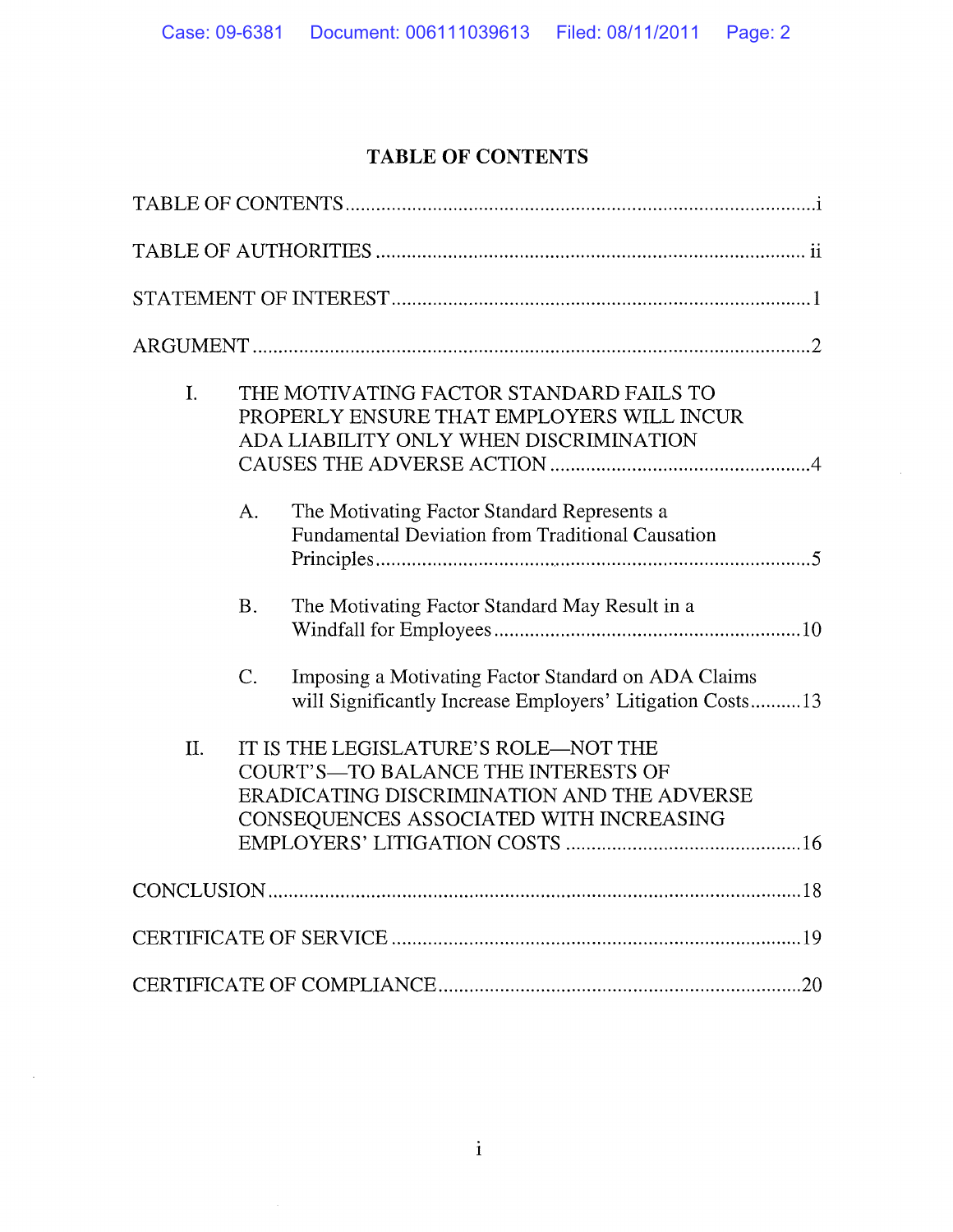# **TABLE OF AUTHORITIES**

## **CASES**

# **STATUTES AND REGULATIONS**

| Americans with Disabilities Act of 1990, § 512,    |
|----------------------------------------------------|
| Americans with Disabilities Act of 1990, § 517(b), |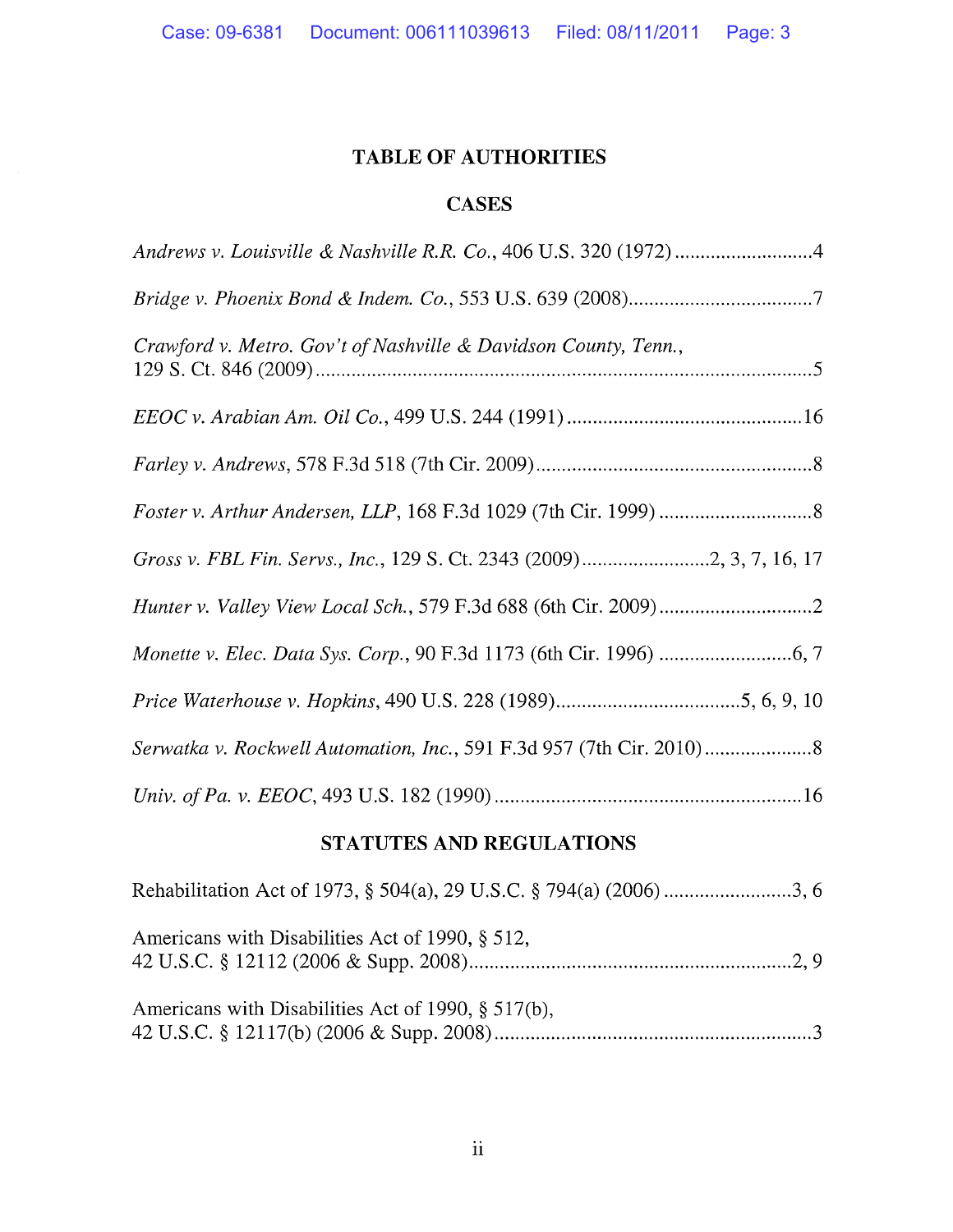| Title VII of the Civil Rights Act of 1964,                                                                                                                                                        |
|---------------------------------------------------------------------------------------------------------------------------------------------------------------------------------------------------|
| Americans with Disabilities Act Amendments Act of 2008,                                                                                                                                           |
| Regulations to Implement the Equal Employment Provisions of the<br>Americans with Disabilities Act, as Amended, 76 Fed. Reg. 16,978,                                                              |
| <b>OTHER AUTHORITIES</b>                                                                                                                                                                          |
| David A. Cathcart & Mark Snyderman, The Civil Rights Act of 1991, SF 41                                                                                                                           |
| Martin J. Katz, The Fundamental Incoherence of Title VII: Making<br>Sense of Causation in Disparate Treatment Law, 94 Geo. L.J. 489 (2006)10                                                      |
| John D. Rue, Note, Returning to the Roots of the Bramble Bush:<br>The "But For" Test Regains Primacy in Causal Analysis in the<br>American Law Institute's Proposed Restatement (Third) of Torts, |
| Joseph J. Ward, Note, A Call for Price Waterhouse II: The Legacy of Justice<br>O'Connor's Direct Evidence Requirement for Mixed-Motive Employment                                                 |
| W. Page Keeton et al., Prosser and Keeton on the Law of                                                                                                                                           |
|                                                                                                                                                                                                   |
| The American Heritage Dictionary of the English Language 163 (3d ed. 1992) 5                                                                                                                      |
|                                                                                                                                                                                                   |
|                                                                                                                                                                                                   |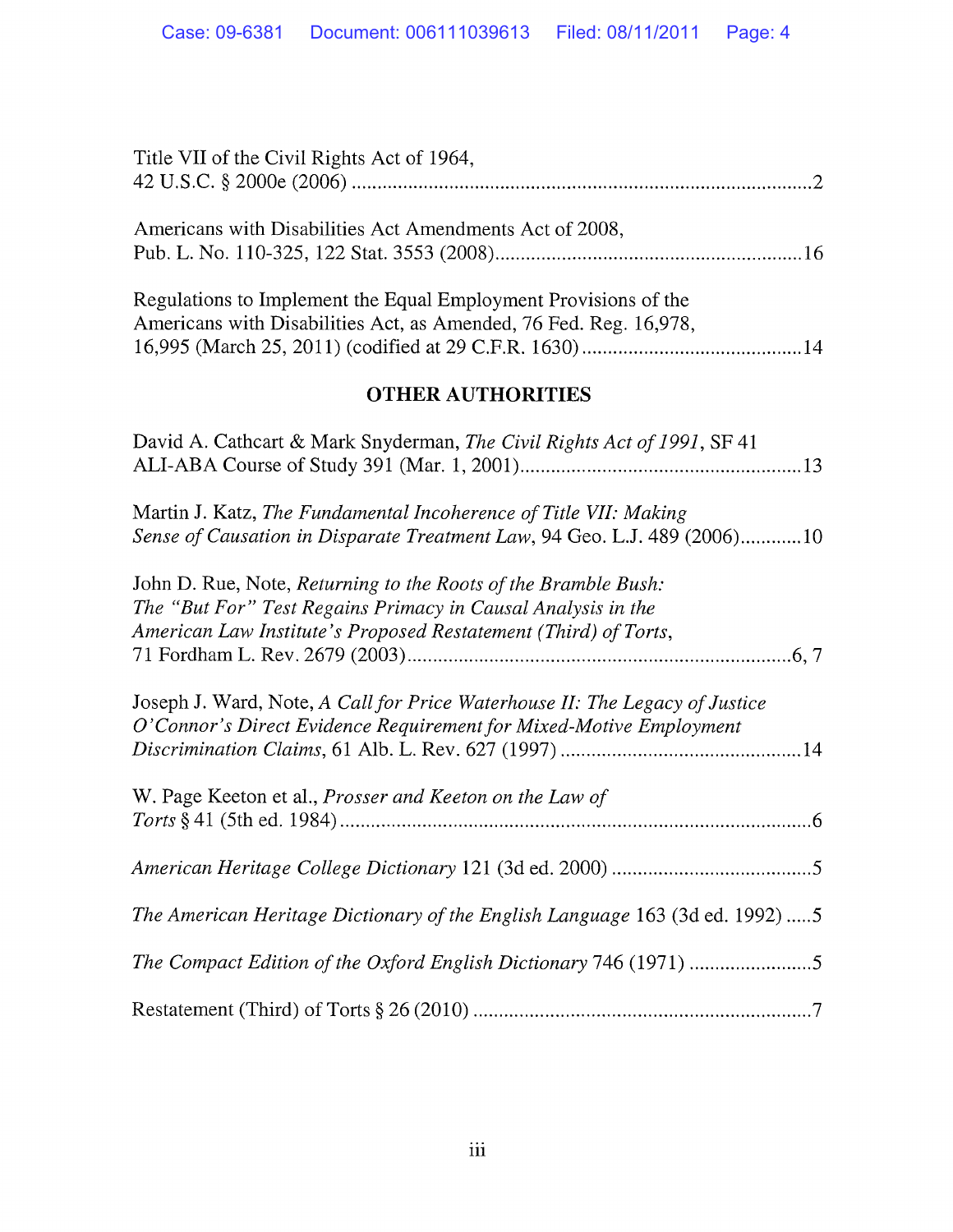$\mathcal{L}(\mathcal{L})$  .

| U.S. Equal Employment Opportunity Comm'n, Americans with Disabilities<br>Act of 1990 (ADA) Charges FY 1997 - FY 2010, |
|-----------------------------------------------------------------------------------------------------------------------|
| http://www.eeoc.gov/eeoc/statistics/enforcement/ada-charges.cfm                                                       |
|                                                                                                                       |
| U.S. Equal Employment Opportunity Comm'n,                                                                             |
| EEOC Enforcement Guidance: Reasonable Accommodation and Undue                                                         |
| Hardship Under the Americans with Disabilities Act (2002),                                                            |
|                                                                                                                       |
| U.S. Equal Employment Opportunity Comm'n, <i>Fiscal Year 2010</i>                                                     |
|                                                                                                                       |
| Webster's New International Dictionary of the English Language                                                        |
|                                                                                                                       |
|                                                                                                                       |
|                                                                                                                       |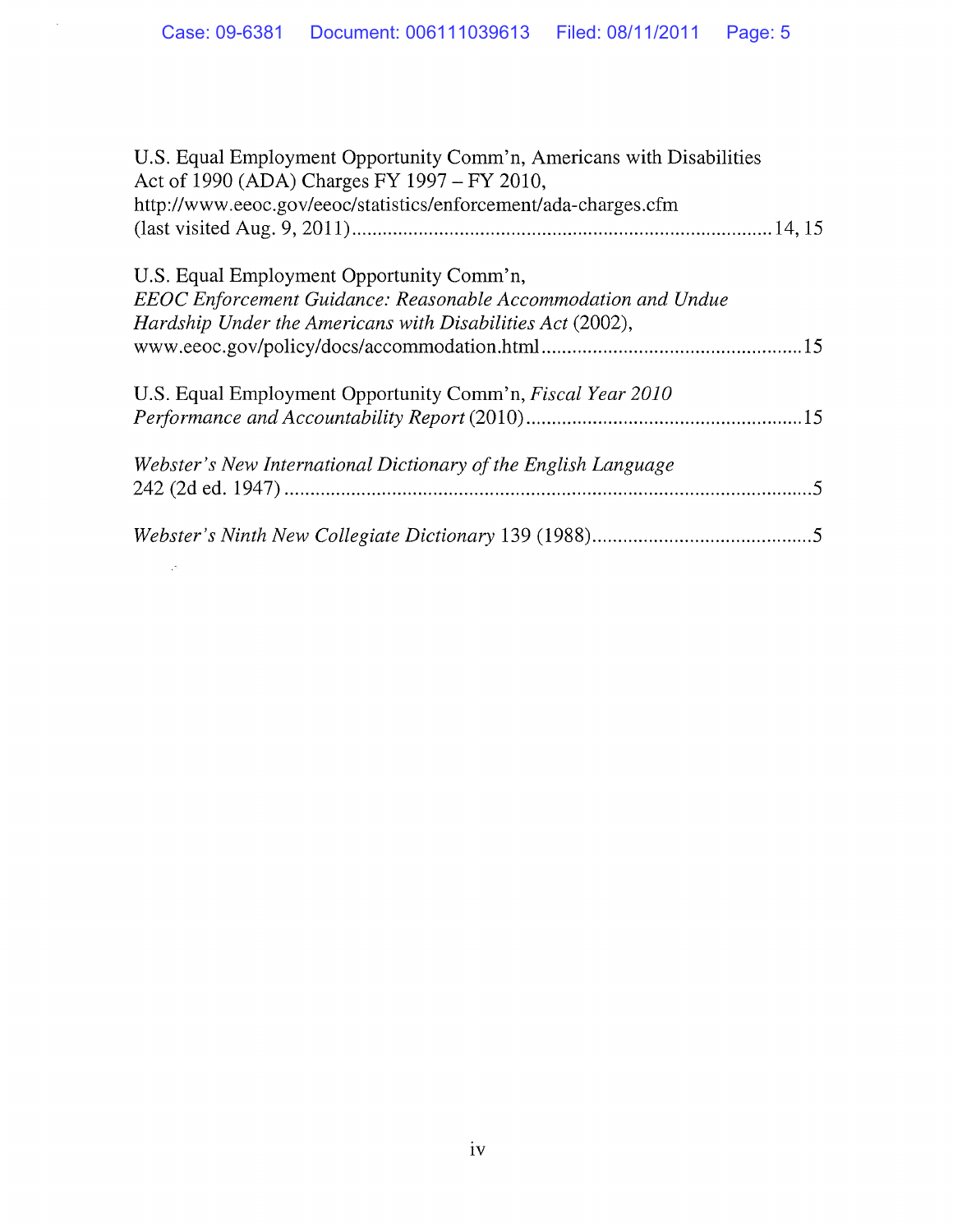#### **STATEMENT OF INTEREST<sup>1</sup>**

DRI-The Voice of the Defense Bar ("DRI") is an international organization comprised of more than 22,000 attorneys involved in the defense of businesses and individuals in civil litigation. DRI seeks to address issues germane to defense attorneys and the civil justice system, to promote the role of the defense attorney, and to improve the civil justice system. DRI has long been a leading voice in the ongoing effort to promote fairness, efficiency, and consistency in the civil justice system. DRI participates as *amicus curiae* in cases, such as this one, raising issues of importance to its members, their clients, and the judicial system as a whole.

DRI has significant interests in the issues presented in this case. A substantial reduction in the causation standard of the Americans with Disabilities Act, as proposed by the Plaintiff, will affect how DRI's constituents evaluate and determine adverse employment actions. Imposition of a motivating factor standard will also impact employers as civil litigation defendants, affecting the number of discrimination suits filed and the financial burden of defending these suits. DRI has filed a Petition for Leave to File a Brief as *Amicus Curiae* for authority to file this brief.

<sup>&</sup>lt;sup>1</sup>No party's counsel authored this brief in whole or in part, and no party's counsel or party made a monetary contribution intended to fund the preparation or submission of this brief. No person other than *amicus curiae,* their members, or their counsel made a monetary contribution to its preparation or submission.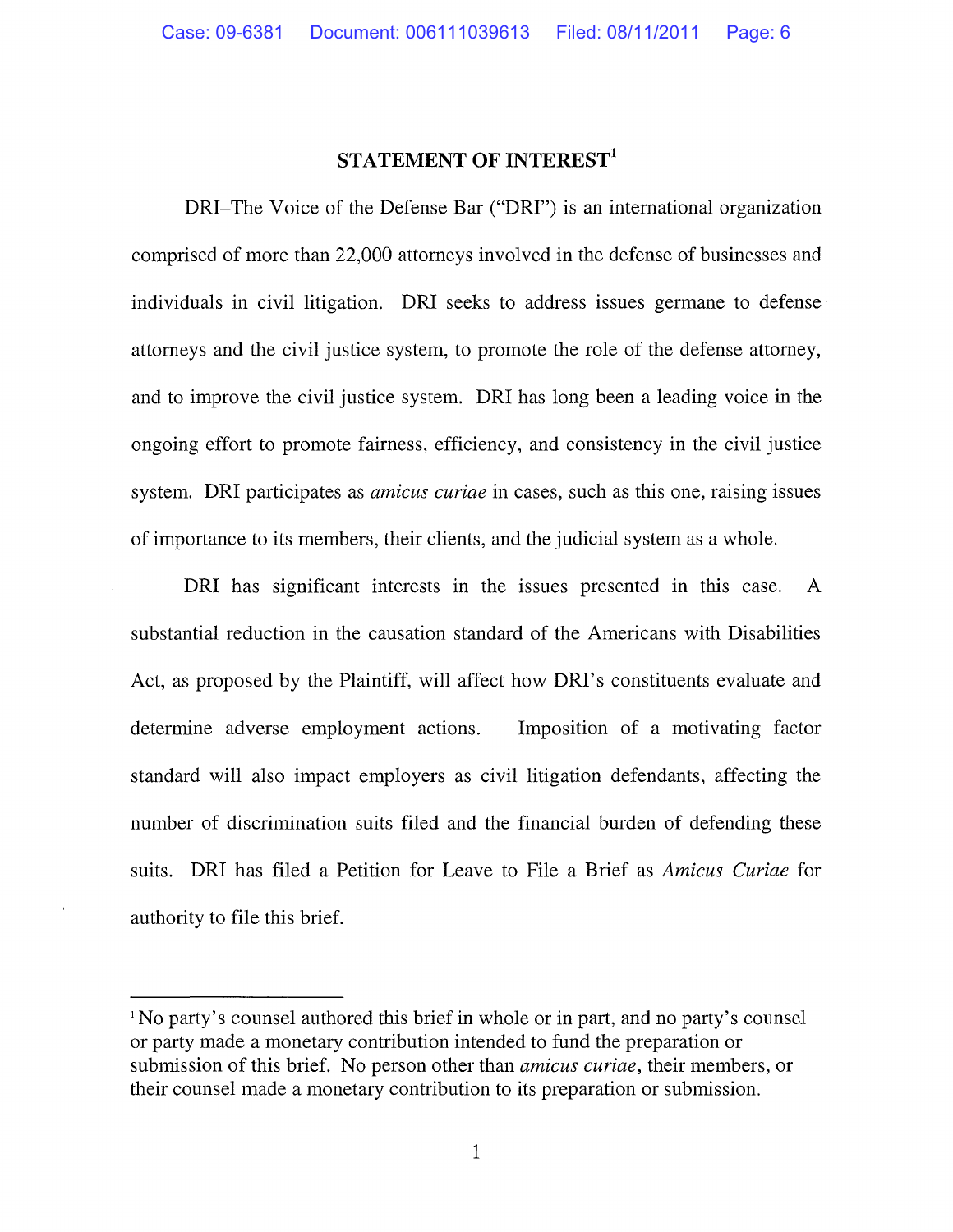#### **ARGUMENT**

The Americans with Disabilities Act ("ADA") prohibits employers from taking an adverse employment action against an individual "because of' (or, as amended, "on the basis of') the individual's disability. 42 U.S.C. § 12112. This case requires the court to determine a disability-discrimination plaintiff's burden in showing an adverse employment action was taken "because of' a disability. The issue before the court is the proper causation standard under the ADA.

Plaintiff asks the court to impose a motivating factor causation standard, borrowed from Title VII of the Civil Rights Act of 1964, 42 U.S.C. § 2000e *et seq*  ("Title VII"), on the ADA. But the United States Supreme Court's decision in *Gross v. FBL Fin. Servs., Inc.,* 129 S. Ct. 2343 (2009), serves—at a minimum—as a reminder that "Title VII decisions do not automatically control the construction of other employment discrimination statutes." *Hunter v. Valley View Local Sch.,*  579 F.3d 688, 691 (6th Cir. 2009). Rather, the ADA *itself* must dictate the motivating factor standard in disability-discrimination claims if it is to be used. *See id.* 

The arguments that the ADA does not authorize adoption of a motivating factor standard are simple and compelling. First, Congressional intent, as evinced by the statutory text, must control. Title VII contains a provision expressly mandating a motivating factor causation standard; the ADA does not. Second, in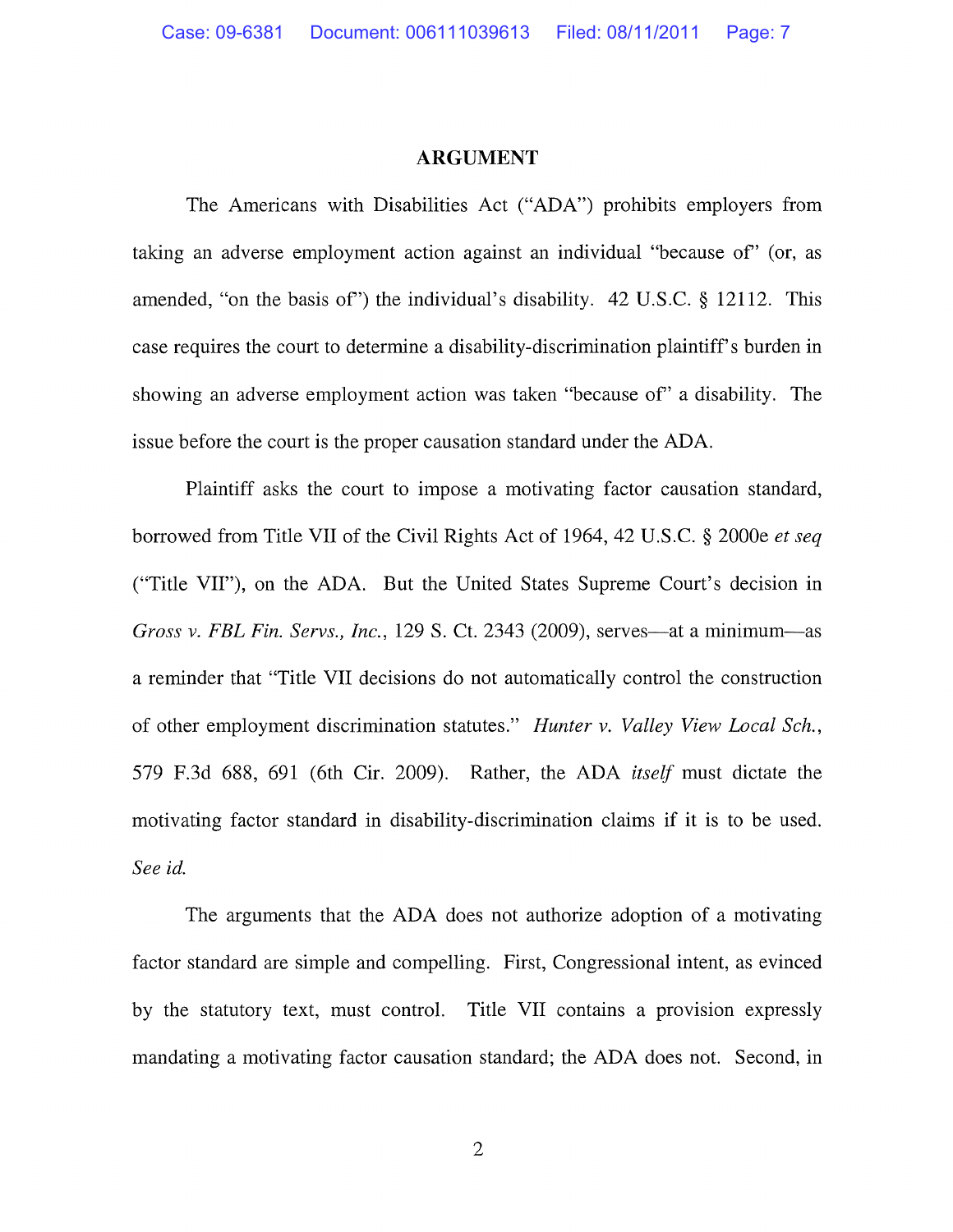*Gross,* the Supreme Court unambiguously holds that courts should not do exactly what Plaintiff is asking the court to do in this case—that is, impose Title VII's motivating factor standard on other kinds of disparate treatment claims absent clear congressional intent to do so.

The Defendant argues that the Sixth Circuit should continue to apply the "sole cause" standard, as it has on many previous occasions, based on clear and unambiguous language *within the ADA* requiring incorporation of standards consistent with those of the identically-purposed Rehabilitation Act of 1973, § 504(a), 29 U.S.C. § 794(a) (2006). *See* 42 U.S.C. § 12117(b). The *amicus curiae*  fully joins in this argument, and with all arguments presented by Defendant. However, to avoid repetition of matters exhaustively and persuasively covered in the principal briefs, this *amicus* brief illuminates the pitfalls of the motivating factor causation standard versus the comparative advantages of a standard which incorporates logical, longstanding principles of "but-for" causation. The brief emphasizes that the interests of employees *and employers* must be balanced and considered when determining the most appropriate causation framework for ADA disparate treatment claims, and that, absent clear congressional intent, balancing these considerations is the role of Congress, not the courts.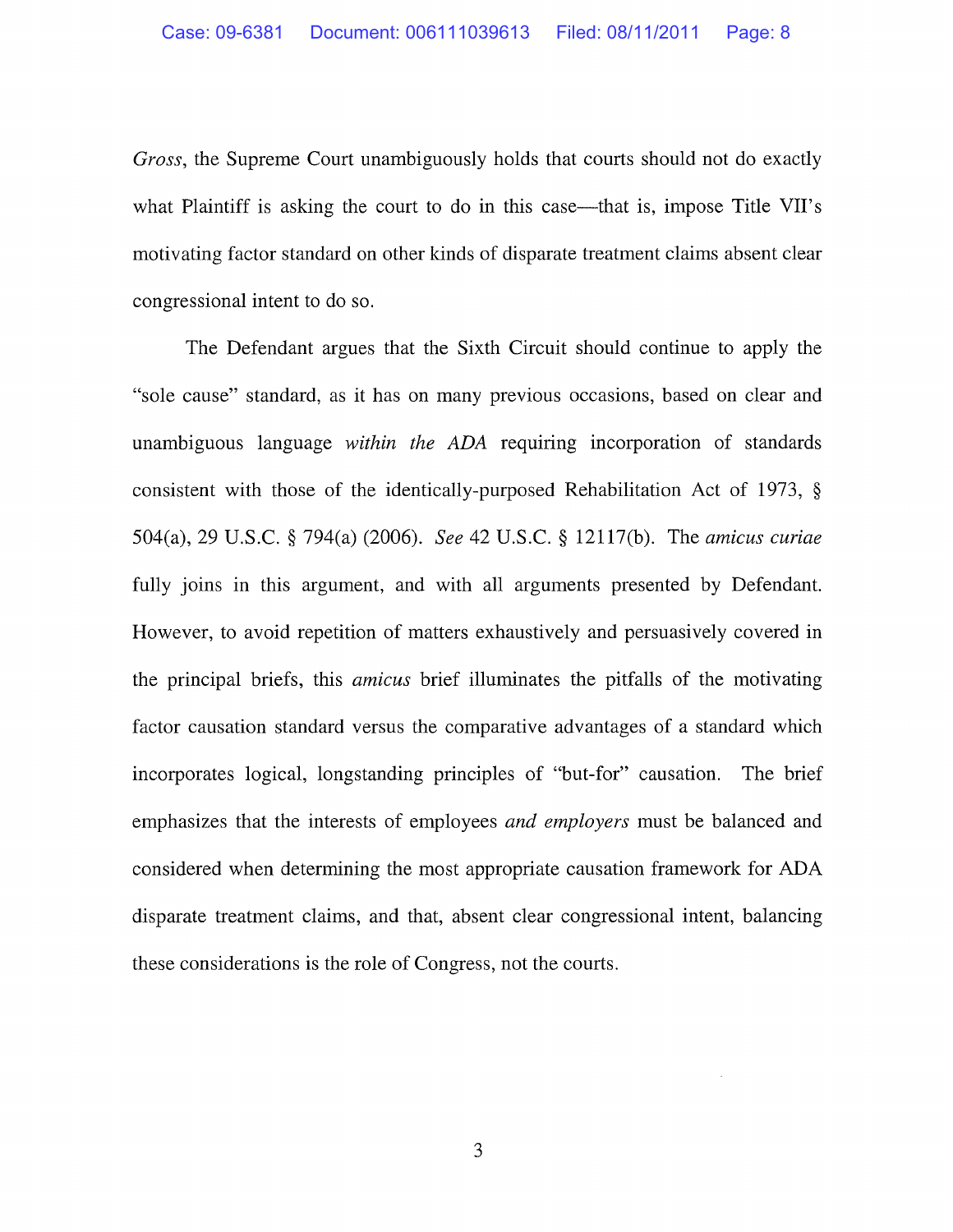#### **I. THE MOTIVATING FACTOR STANDARD FAILS TO PROPERLY ENSURE THAT EMPLOYERS WILL INCUR ADA LIABILITY ONLY WHEN DISCRIMINATION CAUSES THE ADVERSE ACTION**

The freedom of employers to manage their businesses as they see fit is an important principle underlying the American economic system. This principle is reflected in the well-established at-will employment doctrine. *See, e.g., Andrews v. Louisville* & *Nashville R.R. Co.,* 406 U.S. 320, 324 (1972) (noting the "common law rule" that "employment is terminable by either party at will"). Indeed, in an era of ever-increasing governmental regulation of the workplace, it bears emphasizing that the ADA, Title VII, and other anti-discrimination statutes are *exceptions* to the at-will employment doctrine.

Eliminating workplace discrimination is an inarguably worthy goal. But this goal must be balanced with other important goals, including ensuring that businesses are not hamstrung in their decision-making processes because of litigation fears or unnecessarily burdened with the costs of defending or settling frivolous lawsuits based on insufficient evidence of discrimination. All of these important considerations, and the interests of both employers and employees, should inform any discussion of the appropriate burden of proof in any disparate treatment claim.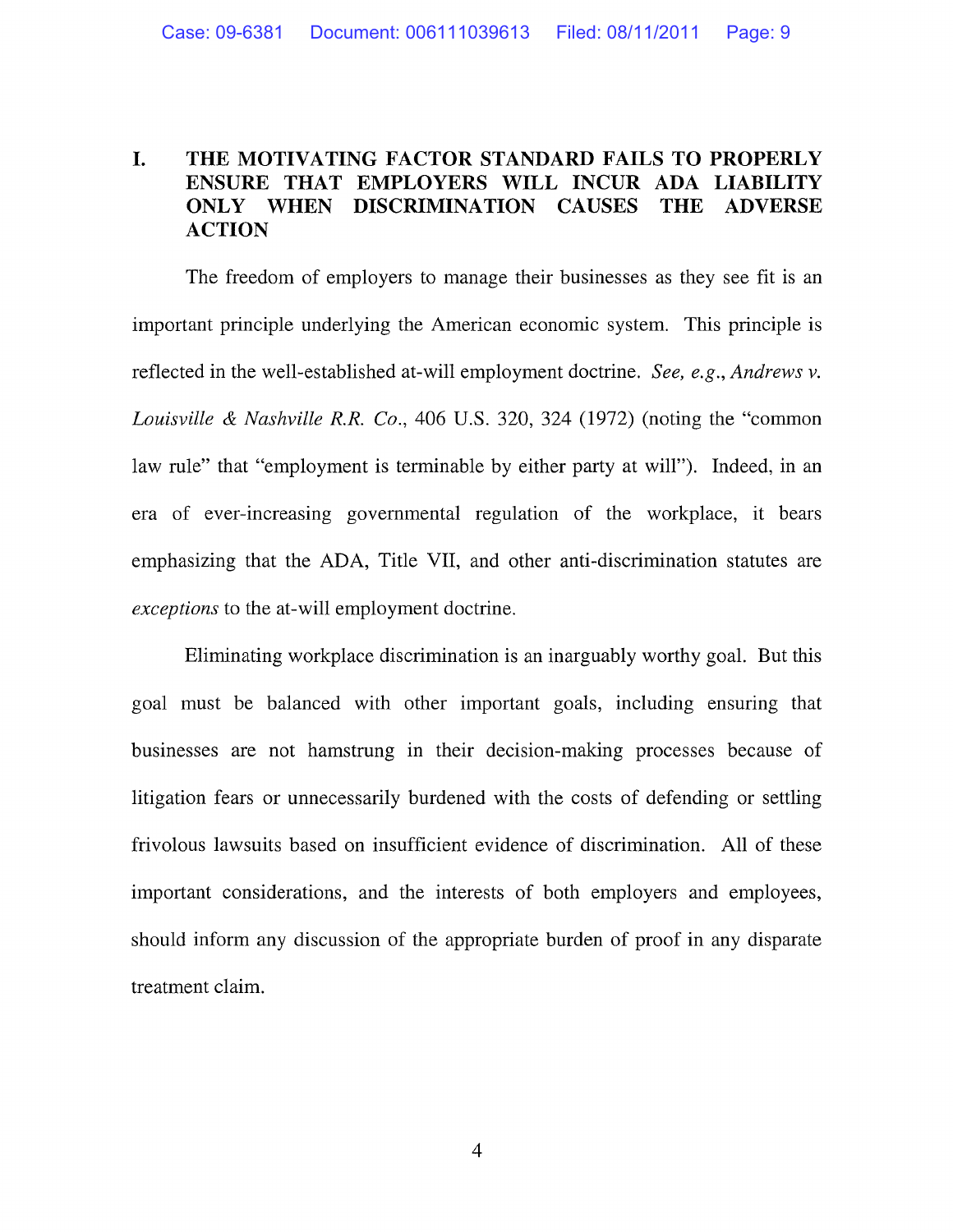#### **A. The Motivating Factor Standard Represents a Fundamental Deviation from Traditional Causation Principles**

The Court must look to the ADA's plain language to determine the ADA's ordinary meaning. *See, e.g., Crawford v. Metro. Gov't of Nashville & Davidson County, Tenn.,* 129 S. Ct. 846, 850 (2009). The phrase "because of' has been consistently defined as "by reason of' or "on account of," indicating a direct cause and effect relationship, or but-for causation. *See, e.g., American Heritage College Dictionary* 121 (3d ed. 2000) (defining "because of' as "by reason of' or "on account of'); *The American Heritage Dictionary of the English Language* 163 (3d ed. 1992) (same); *Webster's Ninth New Collegiate Dictionary* 139 (1988) (same); *The Compact Edition of the Oxford English Dictionary* 746 (1971) (same); *Webster's New International Dictionary of the English Language* 242 (2d ed. 1947) (same). These definitions align with everyday usage of the phrase. When one speaks of an action occurring "because of' another action, a direct cause and effect relationship is presumed. Stated differently, the phrase "because of' means that the action is determinative of the outcome of the situation. *See Price Waterhouse v. Hopkins,* 490 U.S. 228, 281 (Kennedy, J., dissenting) ("By any normal understanding, the phrase 'because of' conveys the idea that the motive in question made a difference to the outcome."). Thus, the plain language of the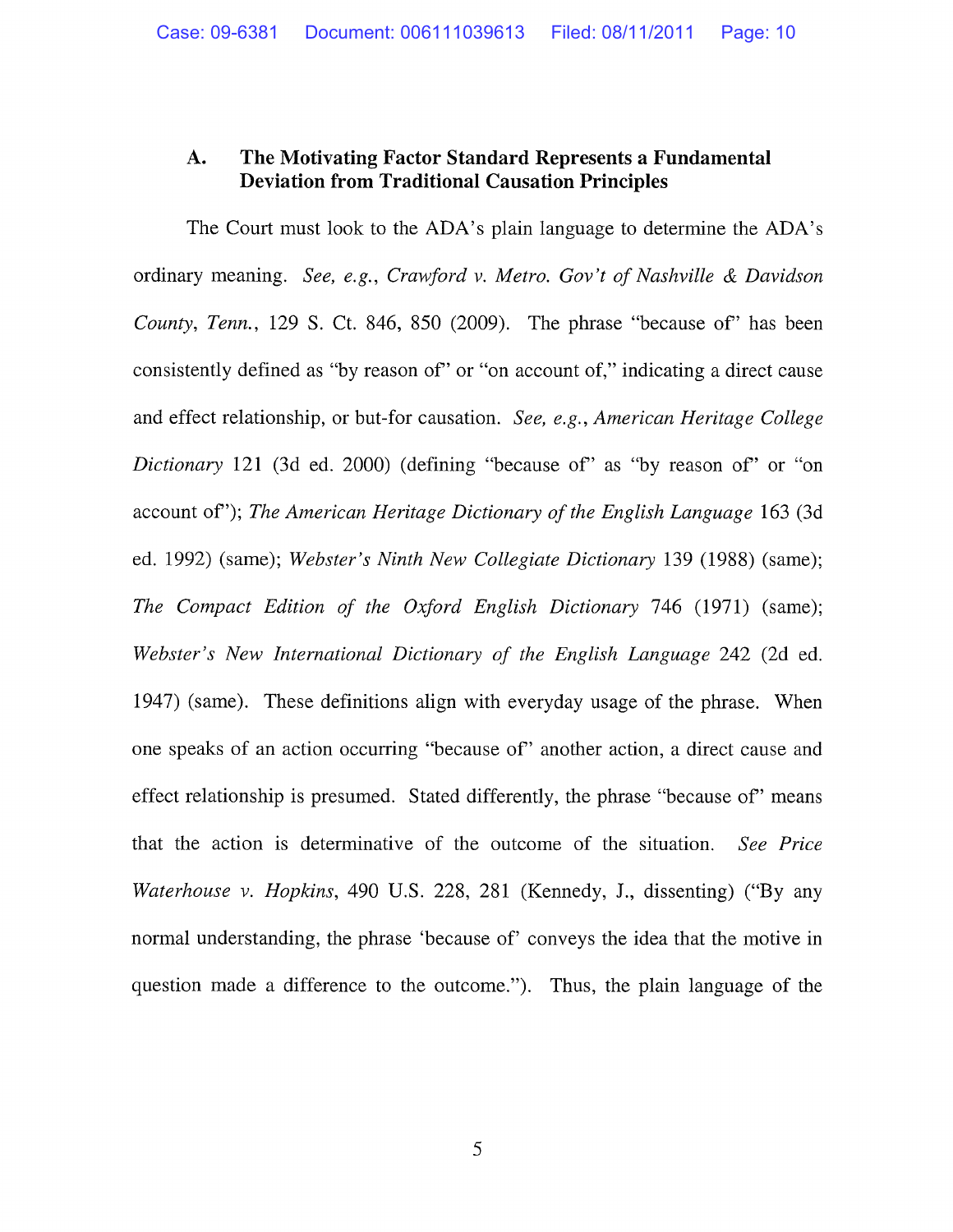ADA dictates that the causation standard applied to ADA claims must incorporate, at minimum, the concept of outcome-determinative, or "but for" causation.<sup>2</sup>

The Plaintiff seems to suggest that interpreting the "because of' phrase as requiring an application of but-for causation principles would render the ADA an outlier in the anti-discrimination-law spectrum. But this argument is decidedly inaccurate. Anti-discrimination statutes are analogous to liability burdens in the common-law tort arena. *See Price Waterhouse,* 490 U.S. at 263-64 (O'Connor, J., concurring). And the but-for causation has long served as the preferred causation standard in tort law. *See* W. Page Keeton et al., *Prosser and Keeton on the Law of Torts§* 41, at 266 (5th ed. 1984) (defining but-for causation as: "The defendant's conduct is a cause of the event if the event would not have occurred but for that conduct; conversely, the defendant's conduct is not a cause of the event, if the event would have occurred without it."). Even with the emergence of other causation standards, the but-for standard has retained its favored status. *See* John D. Rue, Note, *Returning to the Roots of the Bramble Bush: The "But For" Test Regains Primacy in Causal Analysis in the American Law Institute's Proposed Restatement (Third) of Torts,* 71 Fordham L. Rev. 2679 (2003). Indeed, the most recent *Restatement of Torts* abandons the confusing and misused substantial factor

<sup>&</sup>lt;sup>2</sup> The "sole cause" standard set forth in the Rehabilitation Act and applied by this Court in *Monette v. Elec. Data Sys. Corp.,* 90 F.3d 1173 (6th Cir. 1996) and many other ADA cases, inarguably incorporates principles of "but for" causation.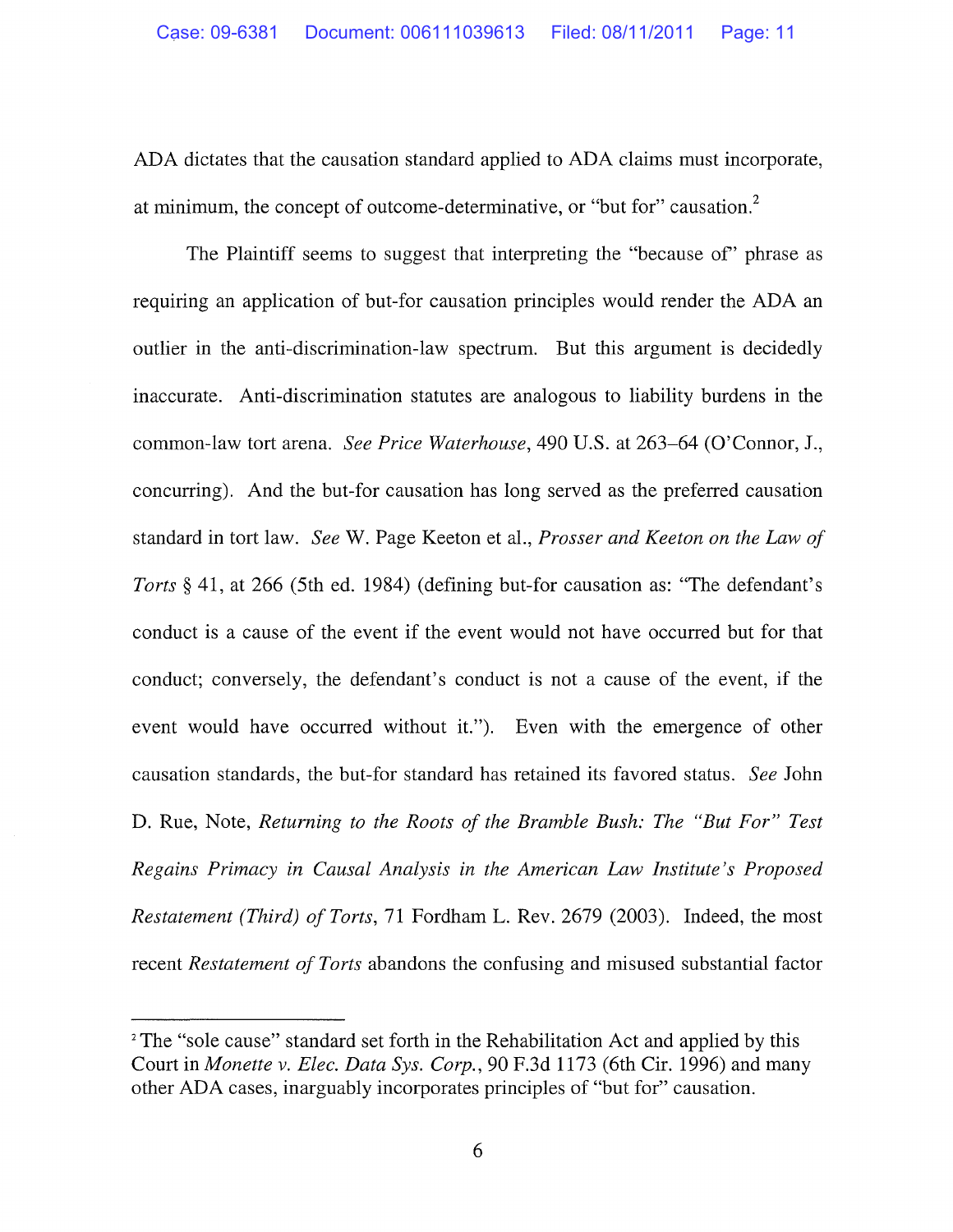test and now states, "Conduct is a factual cause of harm when the harm would not have occurred absent the conduct." Restatement (Third) of Torts § 26 (2010); *see*  Rue, *supra* at 2682 & n. 29.

Upholding the *Monette* causation standard is consistent with wellestablished causation principles. Moreover, the logic of applying a principle incorporating an outcome-determinative causation standard **in** the employment setting is readily apparent. If a supervisor's discriminatory motive **did** not result in the employee being terminated, how has the statute in question been violated? Conversely, if an employer is held liable when factors other than discrimination caused the adverse action, how has the purpose of the statute been served?

In *Gross,* the Supreme Court spoke favorably of principles of but-for causation, recognizing that statutes prohibiting discrimination should be read as incorporating a requirement that the discriminatory conduct or motive be outcomedeterminative, absent express statutory language to the contrary. 129 S. Ct. at 2350 (noting that the "the ADEA's phrase "because of" means "by reason of" which in turn "requires at least a showing of 'but for' causation" (citing *Bridge v. Phoenix Bond* & *Indem. Co.,* 553 U.S. 639 (2008))).

Following *Gross,* the Seventh Circuit, which provided one of the opinions on which many Circuits later relied to incorporate the Title VII causation standard into other discrimination claims, recognized that Title VII's mixed-motive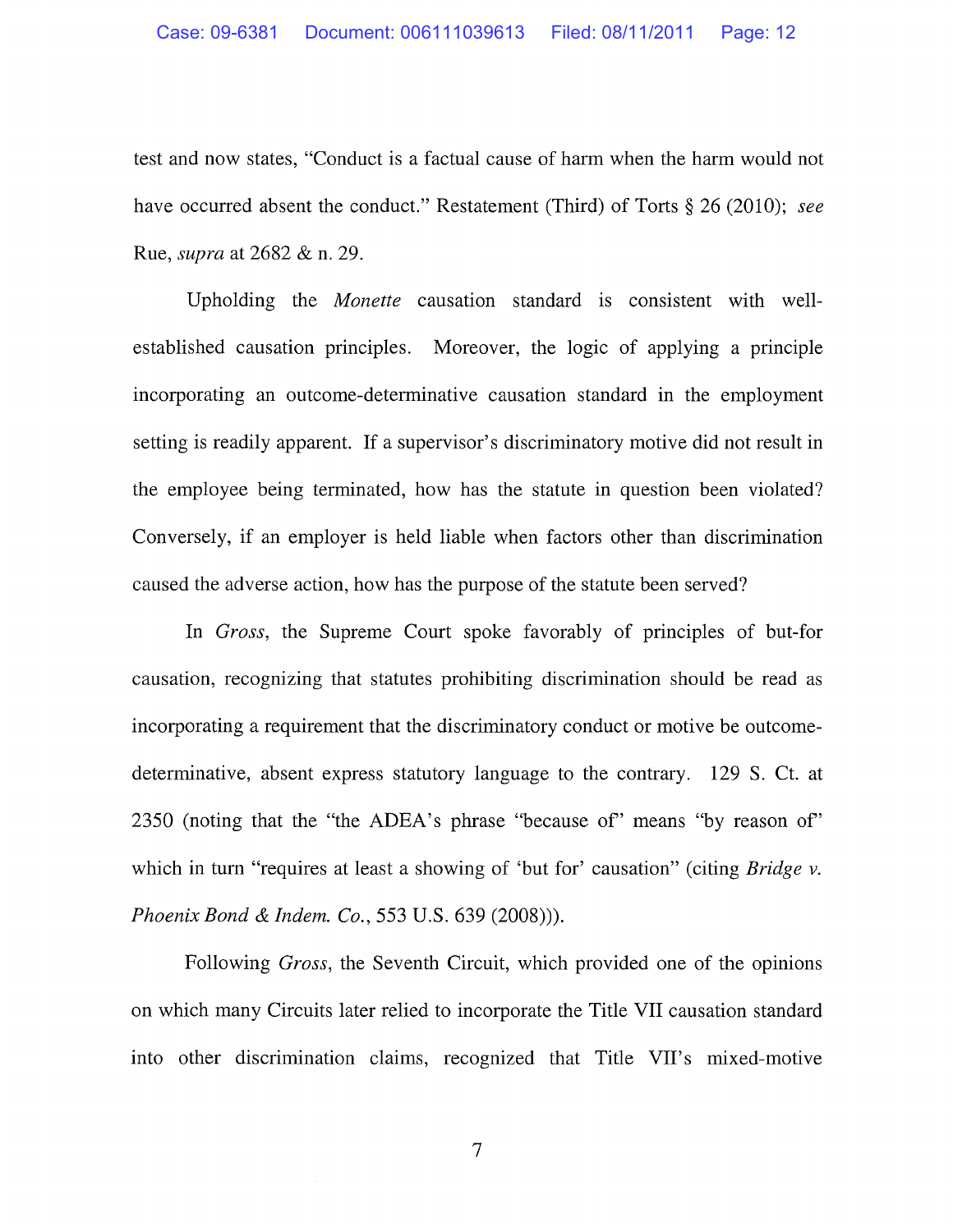framework should not be incorporated into the ADA or other statutes lacking comparable language. *See Serwatka v. Rockwell Automation, Inc.,* 591 F.3d 957 (7th Cir. 2010) (Posner, J.), *abrogating Foster v. Arthur Andersen, LLP,* 168 F.3d 1029 (7th Cir. 1999). The Seventh Circuit held that a "plaintiff complaining of discriminatory discharge under the ADA must show that [her] employer would not have fired [her] but for [her] actual or perceived disability." *Id.* at 962; *see also Farley v. Andrews,* 578 F.3d 518, 525-26 (7th Cir. 2009) *("Gross ..* . holds that, unless a statute ... provides otherwise, demonstrating but-for causation is part of the plaintiff's burden in all suits under federal law."). These persuasive decisions, explained in more detail in the Defendant's principal brief, weaken the Plaintiff's argument for an expansive interpretation of the ADA and buttress the position that the causation standard applicable to ADA claims should incorporate accepted and well-reasoned principles of but-for causation.

The scope and purpose of the ADA—including some marked differences between the ADA and Title VII—provide further grounds for refusing to import the Title VII causation standard into the ADA. Under Title VII, it is virtually never acceptable for an employer to take a protected factor into account in making an employment decision; rather, all people are expected to be treated the same in the workplace, regardless of their race, color, national origin, sex, or religion. The ADA, to the contrary, does not require employers to ignore an employee's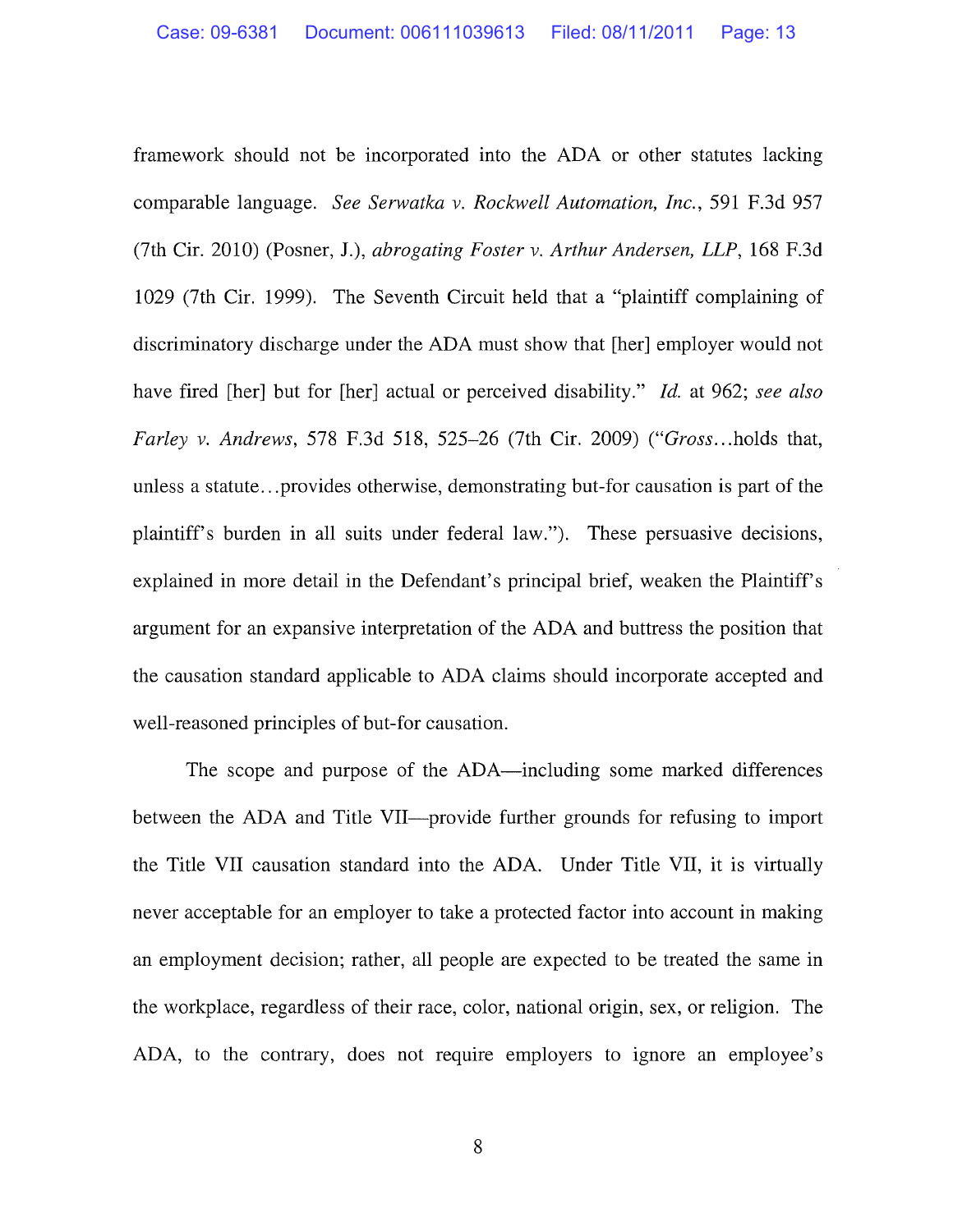disability, and often affirmatively requires the employer to consider the individual's disability when evaluating his or her qualifications for a job, where a reasonable accommodation is needed, and in providing that reasonable accommodation to disabled employees. *See* 42 U.S.C. § 12112. The motivating factor standard could easily confuse the appropriate consideration of a disability with its discriminatory consideration.

Plaintiff asks the court to deviate from the well-established and inherently logical but-for causation standard in favor of Title VII's motivating factor liability standard. By way of background, Section 107(a) of the Civil Rights Act of 1991 added a provision to Title VII which deemed unlawful any employment practice motivated by a person's race, color, religion, sex, or national origin, "even though other factors also motivated the practice." A Title VII violation may be found even if the adverse employment action would have occurred absent the discriminatory motive. In other words, discrimination does not need to be an outcomedeterminative factor to prove Title VII liability.

The 1991 amendment to Title VII partially codified the Supreme Court's plurality holding in *Price Waterhouse,* which shifted the liability-avoidance burden to the employer to show that discrimination was not a but-for cause of the adverse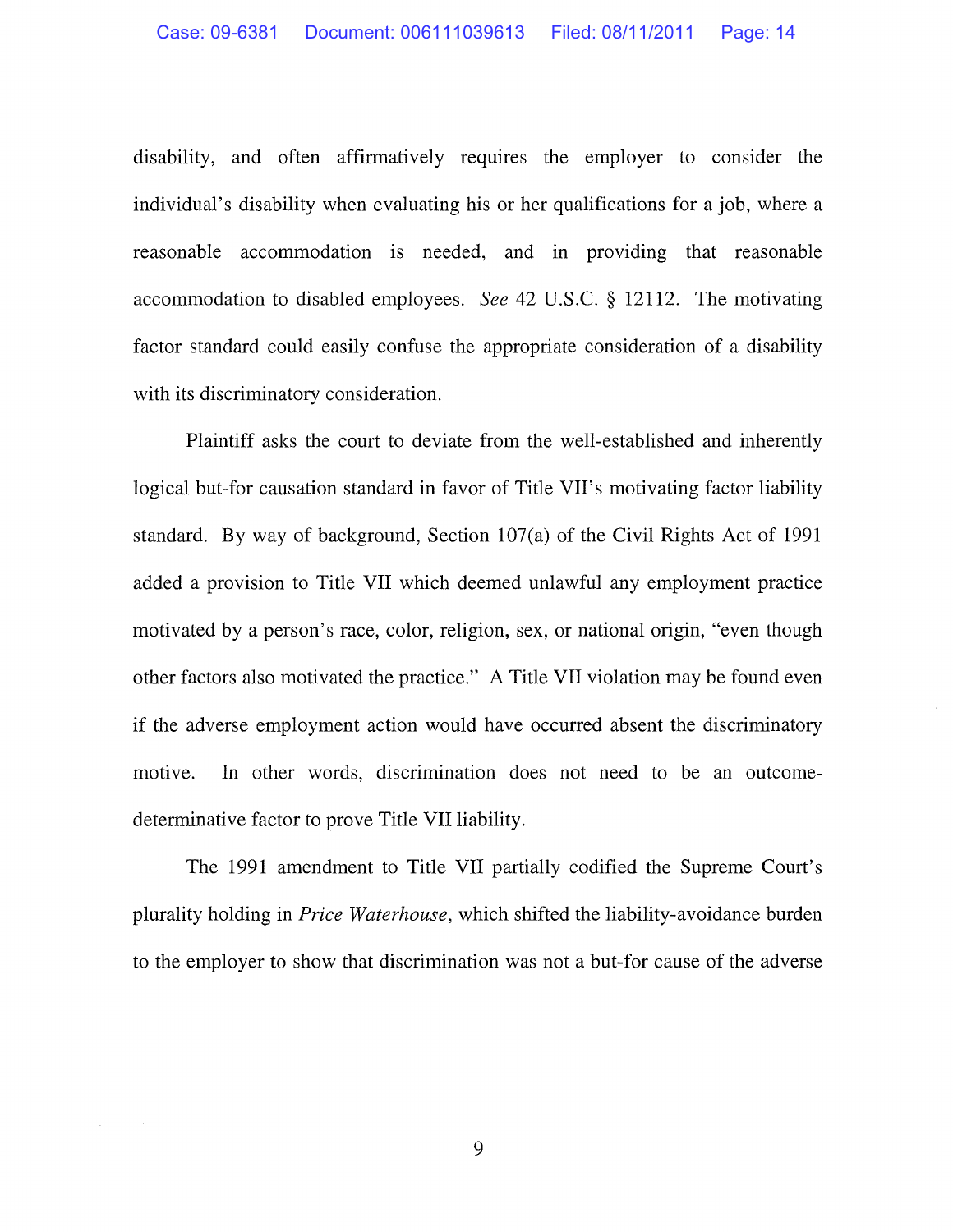employment action. *See Price Waterhouse*, 490 U.S. at 243–45.<sup>3</sup> However, the statutory amendment went further than *Price Waterhouse;* under the amended Title VII, an employer now may avoid certain types of damages, *but not liability,* by proving that it would have taken the same action against the employee absent the discriminatory factor. Consequently, whereas *Price Waterhouse* applied a but-for causation standard with burden-shifting, the 1991 amendment took the further drastic step of abolishing the but-for causation requirement in Title VII discrimination claims.

This departure from traditional causation principles clearly evinces Congress's intent to punish wrongful conduct (or even wrongful thoughts) by an employer, rather than to address the actual impact of discrimination on employees.<sup>4</sup> Courts should not impose a similar approach in contexts where Congressional intent is either absent or lacks clarity.

### **B. The Motivating Factor Standard May Result in a Windfall For Employees**

In many instances, application of a motivating factor standard will result in a "windfall" to an employee. *See* Martin J. Katz, *The Fundamental Incoherence of* 

<sup>3</sup> Under *Price Waterhouse,* an employer could avoid liability by showing it would have taken the same action against the employee absent the discriminatory factor. *!d.* at 244-45.

<sup>&</sup>lt;sup>4</sup> In his dissent in *Price Waterhouse*, Justice Kennedy noted that the fundamental problem with substituting a plaintiff's but-for causal burden with a motivating factor standard was that it "represent[ed] a decision to impose liability without causation." *!d.* at 282.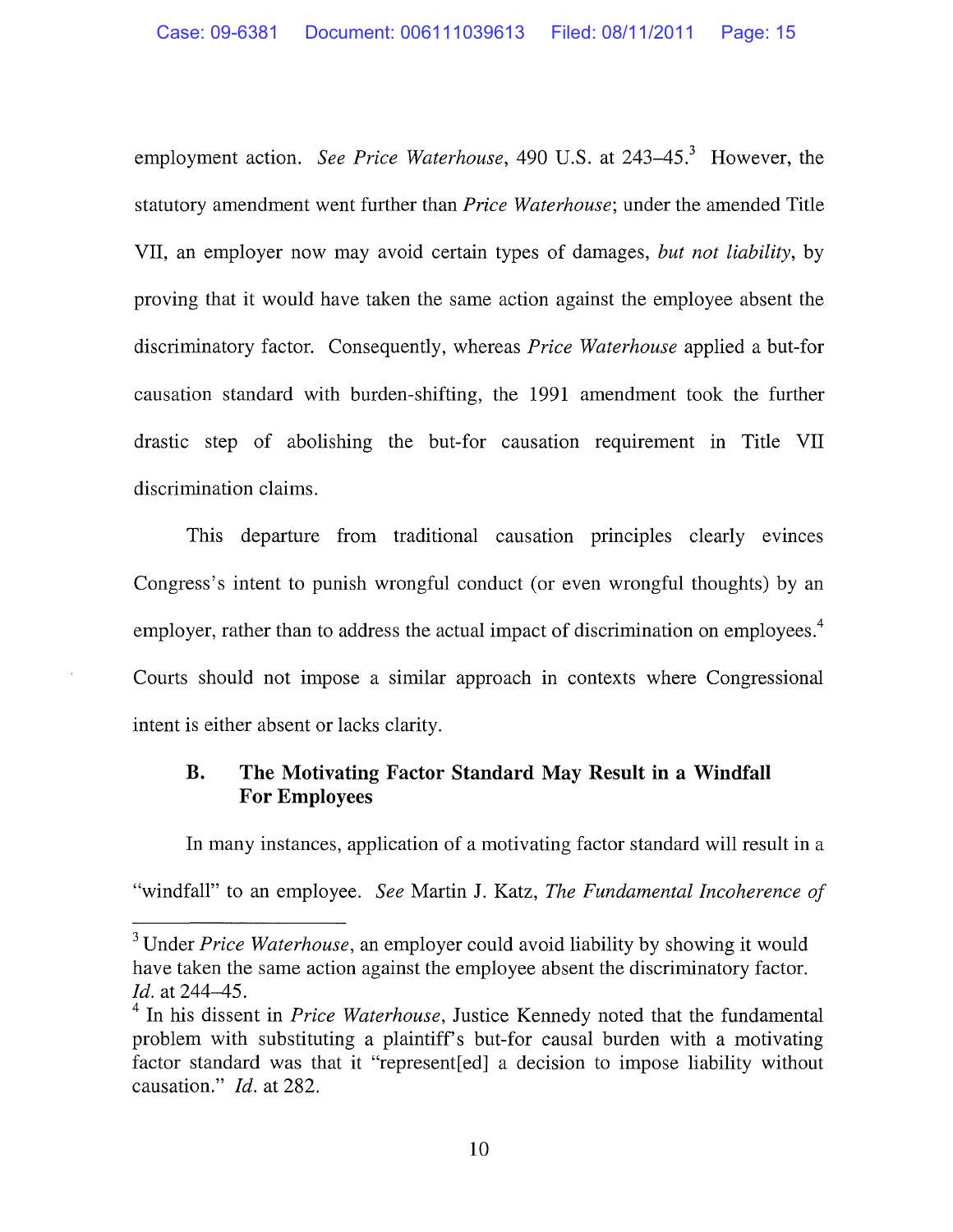*Title VII: Making Sense of Causation in Disparate Treatment Law,* 94 Geo. L.J. 489, 512 (2006). That is, an employee is placed in a better position than he would have been in absent the employer's actions. The unfairness of such a result is exacerbated by the fact that, commonly, in a "mixed motive" case, outcomedeterminative factors include the employee's own wrongful conduct.

For example, assume that a disabled employee engaged in insubordinate conduct, including use of a profanity towards a coworker, and was terminated. Assume further than her employer was partly motivated by discriminatory animus in terminating the employee, but would have terminated the employee regardless, due to the employee's inappropriate conduct. Under a motivating factor standard, the employee may prevail in such a case, and the employer could be ordered to reinstate the employee or pay compensatory damages, notwithstanding the fact that the employee's own misconduct was the reason she was terminated. The insubordinate employee is therefore placed in a better position than she would have been otherwise, and reaps a windfall not available to non-disabled employees who engage in similar misconduct.

As any human resources professional can attest, the example set forth above is not anomalous. Employers attempting in good faith to comply with the ADA are already wary of terminating a disabled employee, even when the employee has committed a very serious violation of workplace policy, due to the possibility that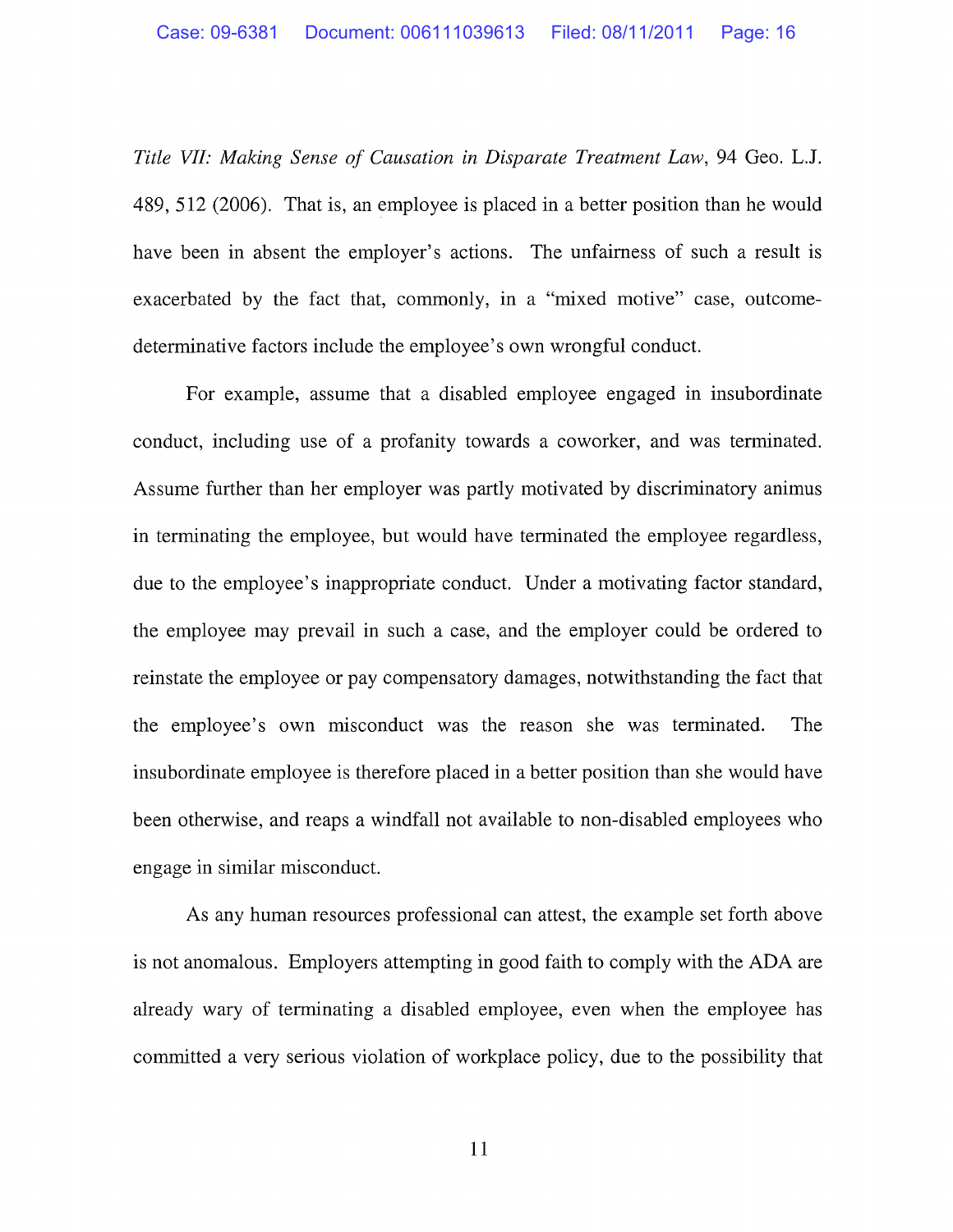the employee will claim he was subjected to discrimination. Application of a motivating factor standard significantly increases this phenomenon, potentially paralyzing an employer faced with disciplining a disabled employee. In that situation, a well-informed employer will understand that it could be held liable for discrimination regardless of the employee's inappropriate conduct. The employer is faced with the choice of retaining an employee who has violated its rules, or chancing the cost and uncertainties of litigation under a framework that permits an employee to establish a claim without showing a causal connection between his protected status and the injury suffered.

Of course, employers sometimes act with discriminatory motives and, in those instances, should receive remedial measures. This may be the case even if the employee has violated a policy, placing multiple motives in play. For instance, if an employer selectively enforces its policies, and punishes disabled employees more harshly for violations than non-disabled employees, then disability truly is an outcome-determinative factor and a finding of liability may be warranted, regardless of the employee's misconduct. The bottom line is that the goal of protecting employees from workplace discrimination should be pursued m a fashion that does not unduly interfere with employers' ability to run their businesses or unfairly reward employees who violate workplace policies. A butfor-based causation standard appropriately accounts for the complicated realities of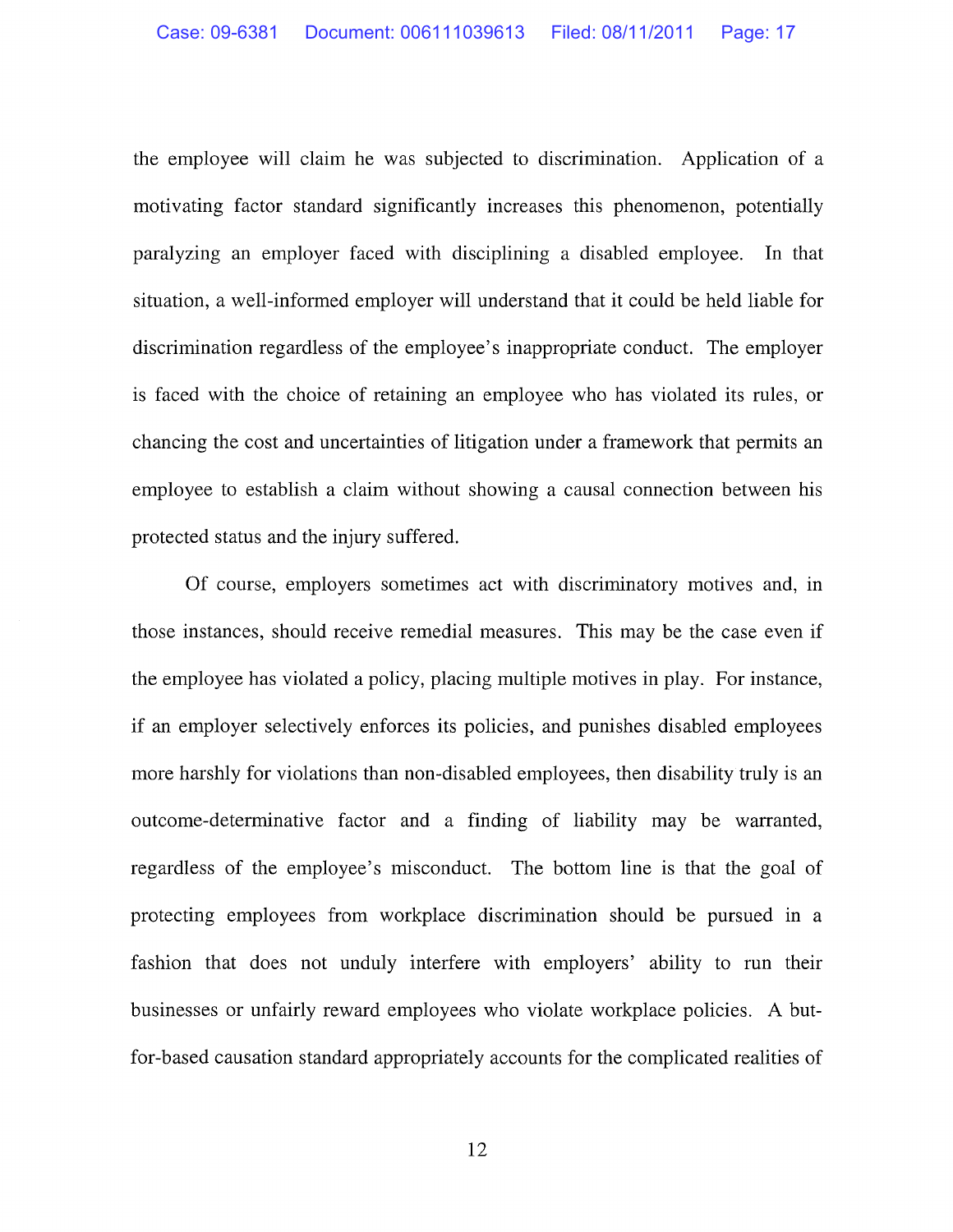workplace decision-making, balances the interests of the employer and employee, and properly limits employer liability to situations where the discriminatory motive actually has a negative impact on the employee.

#### **C. Imposing a Motivating Factor Standard on ADA Claims will Significantly Increase Employers' Litigation Costs**

Applying Title VII's motivating factor approach to ADA cases would fundamentally alter the manner in which such cases are litigated. Employers would face the difficulties associated with proving a negative—that they *did not* discriminate—in order to avoid damages. This phenomenon would force employers to consider paying settlement monies even in meritless claims. As commentators have observed:

Employment decisions . . . are almost always mixed-motive decisions turning on many factors. While responsible employers will take steps to assure or encourage lawful motivation by participating individuals, it will often be possible for an aggrieved employee or applicant to find someone whose input into the process was in some way motivated by an impermissible factor-a much lighter burden than demonstrating that the forbidden ground of decision was a *determining* factor. . . . Summary judgment will be less frequent because the plaintiff's threshold burden is so light.

David A. Cathcart & Mark Snyderman, *The Civil Rights Act of 1991,* SF51 ALI-

ABA Course of Study 391, 432 (Mar. 1, 2001) (emphasis in original).

Applying the minimal burden of a motivating factor causation standard in disability-discrimination cases significantly increases plaintiffs' chances of avoiding summary dispositions and correspondingly increases discovery, expert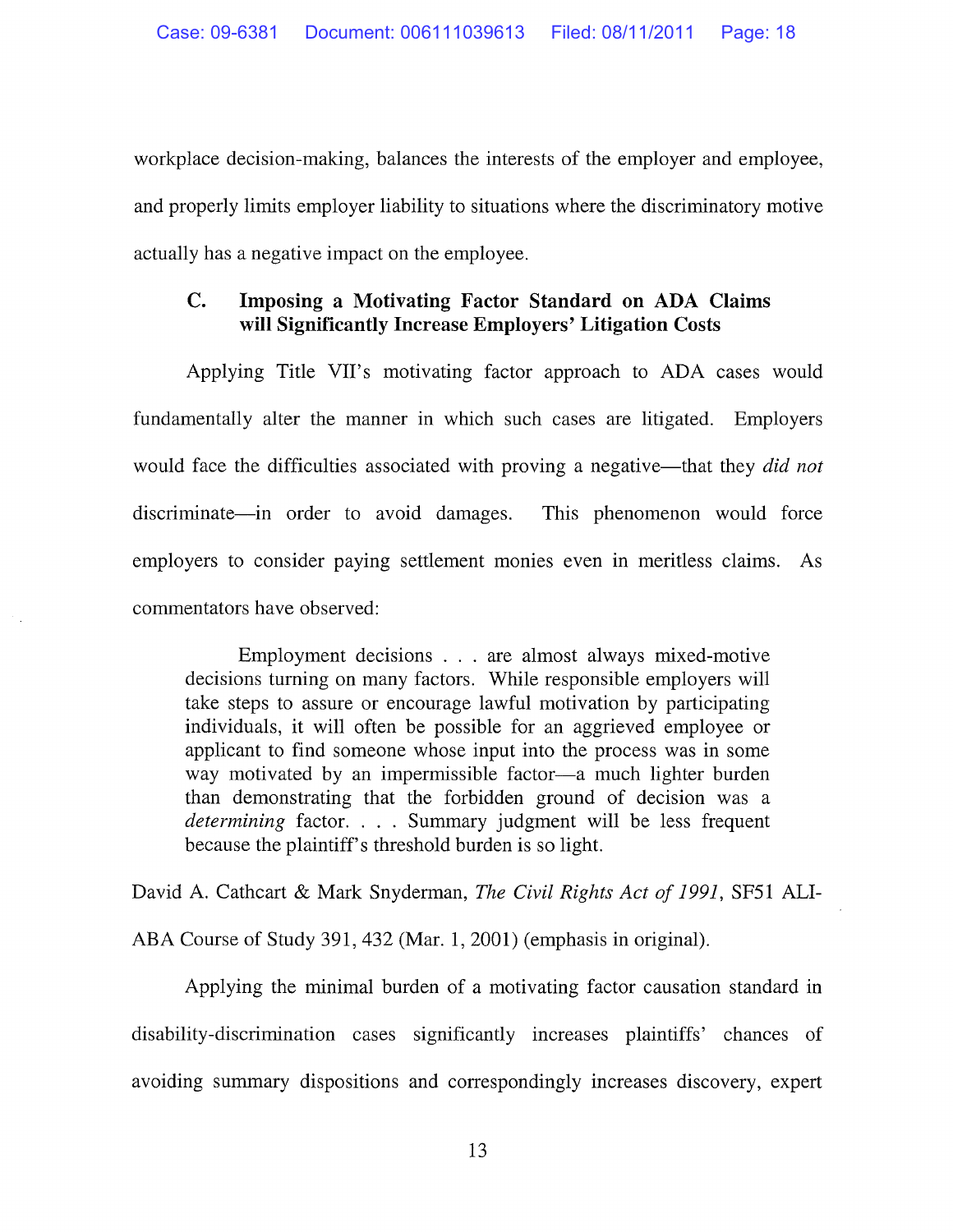initiatives, and other pretrial activities. These additional pretrial activities directly result in increased litigation costs to employers that would, in appropriate cases, be avoided by application of an outcome-determinative causation standard.<sup>5</sup>

The increased litigation costs to employers resulting from this Court's imposition of a motivating factor standard would arrive at a time when ADA litigation costs are otherwise rising due to the 2008 ADA amendments (ADAAA). The Equal Employment Opportunity Commission (EEOC) predicted an increased number of charges and lawsuits based on the expanded definition of "disability," resulting in "additional legal fees and litigation costs associated with bringing and defending these claims." Regulations to Implement the Equal Employment Provisions of the Americans with Disabilities Act, as Amended, 76 Fed. Reg. 16,978, 16,995 (March 25, 2011) (codified at 29 C.F.R. 1630). The EEOC reported that disability charges increased from 19,453 in 2008 to 21,451 in 2009. *See* U.S. Equal Employment Opportunity Comm'n, Americans with Disabilities Act of 1990 (ADA) Charges FY 1997 - FY 2010, http://www.eeoc.gov/eeoc/ statistics/enforcement/ada-charges.cfm (last visited Aug. 9, 2011). This trend

<sup>5</sup> Increased ADA litigation will also harm employees and undermine the purposes of the ADA by diverting attention and resources away from development of proactive corporate anti-discrimination measures. *See* Joseph J. Ward, *A Call for Price Waterhouse II: The Legacy of Justice O'Connor's Direct Evidence Requirement for Mixed-Motive Employment Discrimination Claims,* 61 Alb. L. Rev. 627, 659 (1997) ("Excessive discrimination claims bind employers by forcing them to divert their resources, thereby reducing their efficiency.").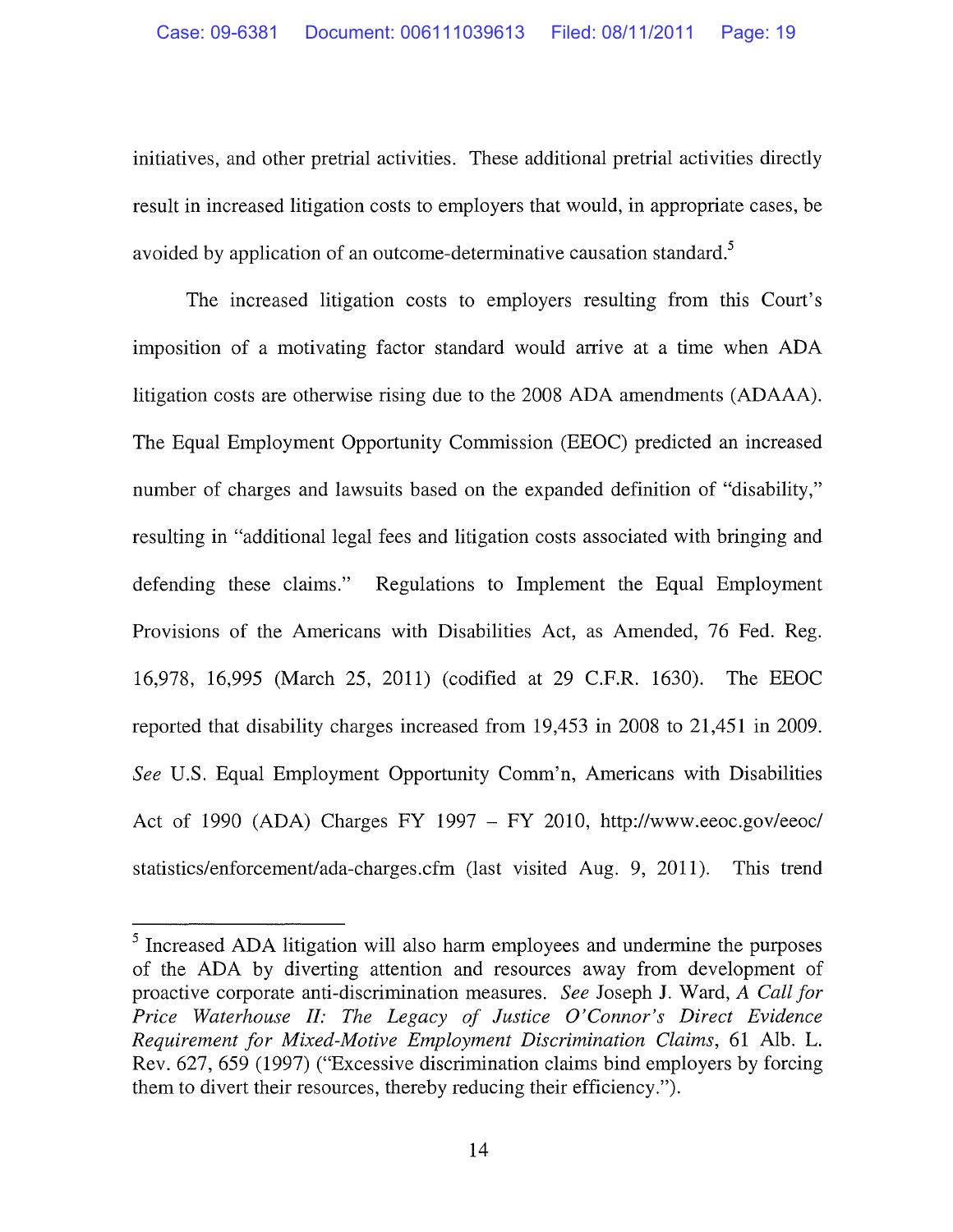appears to be continuing, with the record-breaking number of 25,165 charges filed in Fiscal Year 2010. *See id.* The EEOC partially attributes the surge to the "expanded statutory authorities that EEOC has been given with the...ADAAA." U.S. Equal Employment Opportunity Comm'n, *Fiscal Year 2010 Performance and Accountability Report* (2010), at 19.

These increased litigation costs would be in addition to employers' existing financial burdens associated with ADA compliance. While the ADA provides important protections for employees, its requirements are more financially burdensome to employers than the requirements of Title VII due to the implementation costs of reasonable accommodations. Employers often must restructure jobs, hold positions for individuals on extended leave, modify work schedules, acquire or modify new equipment, change policies, or provide readers or interpreters for disabled individuals, to name some accommodations. *See* U.S. Equal Employment Opportunity Comm'n, *EEOC Enforcement Guidance: Reasonable Accommodation and Undue Hardship Under the Americans with Disabilities Act* (2002), www.eeoc.gov/policy/docs/accommodation.html. Such accommodations place a financial burden on the employer it would not have to undertake for another, non-disabled employee. *See id.* Congress has determined that these costs are worth the benefit of protecting against discrimination. But if the ADA is to impose even greater financial burdens on the legitimate business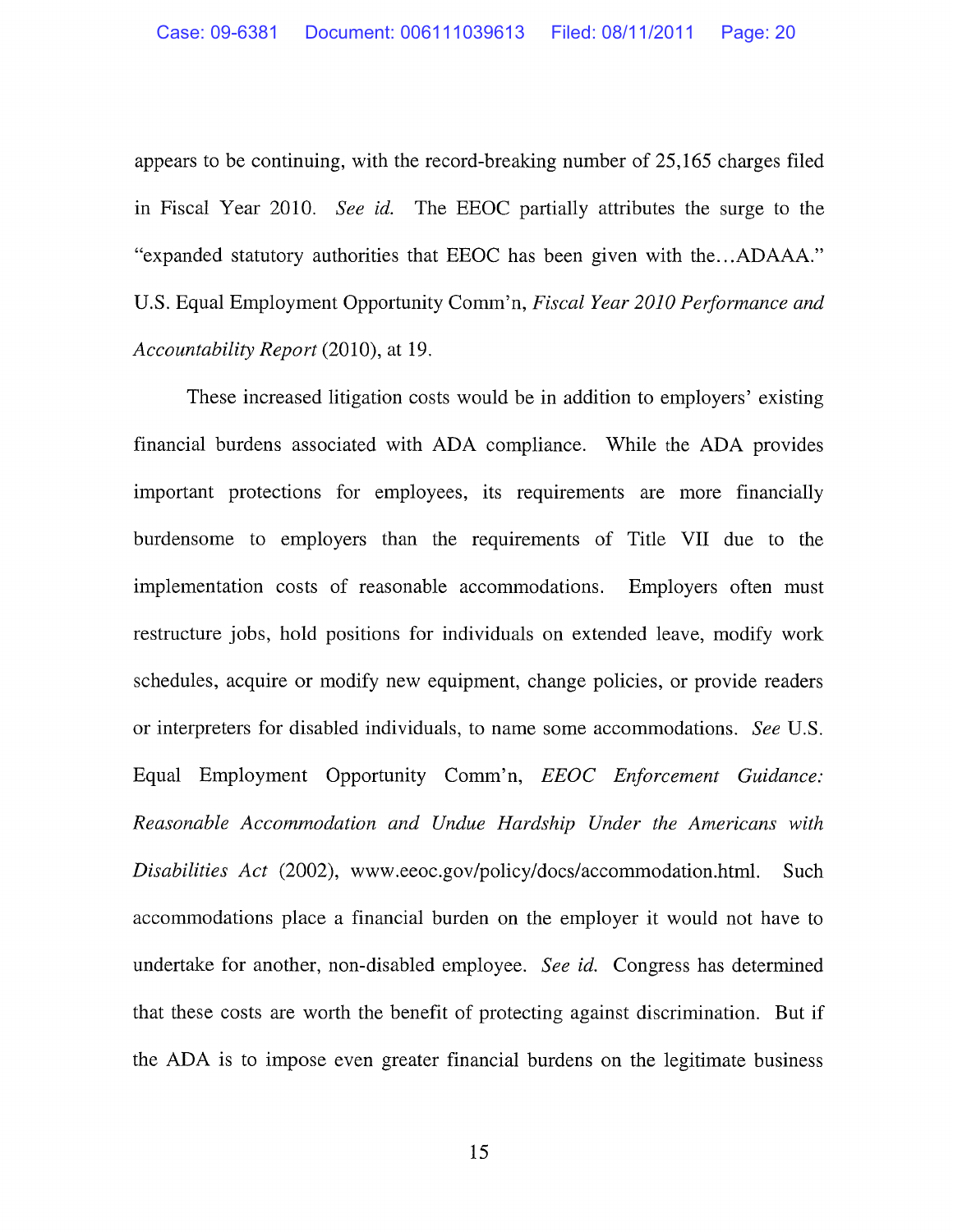interests of employers by drastically reducing the burden of proof for plaintiffs presenting disparate treatment claims, it is for Congress, and not the courts, to make this change.

### **II. IT IS THE LEGISLATURE'S ROLE-NOT THE COURT'S-TO BALANCE THE INTERESTS OF ERADICATING DISCRIMINATION AND THE ADVERSE CONSEQUENCES ASSOCIATED WITH INCREASING EMPLOYERS' LITIGATION COSTS**

Congress's 1991 Title VII amendment inserting a motivating factor causation standard represents a deliberate, policy-driven decision to deviate from traditional causation principles. It is quite clear that Congress manifested no intention to similarly tip the scales in favor of employees with respect to a diminished burden of proof for disability-discrimination claims. The fact that Congress has amended the ADA, and in fact amended it quite expansively to broaden the scope of individuals covered under the  $ADA<sup>6</sup>$  without substituting a motivating factor standard, is extremely persuasive that the motivating factor standard was excluded purposefully. As noted by the Supreme Court in *Gross,*  "When Congress amends one statutory provision but not another, it is presumed to have acted intentionally." *Gross,* 129 S. Ct. at 2349 (citing *EEOC v. Arabian Am. Oil Co.,* 499 U.S. 244, 256 (1991)); *see also Univ. of Pa. v. EEOC,* 493 U.S 182, 189 (1990) ("We are especially reluctant to recognize a privilege in an area where

<sup>6</sup>*See* Americans with Disabilities Act Amendments Act of 2008, Pub. L. No. 110- 325, 122 Stat. 3553 (2008).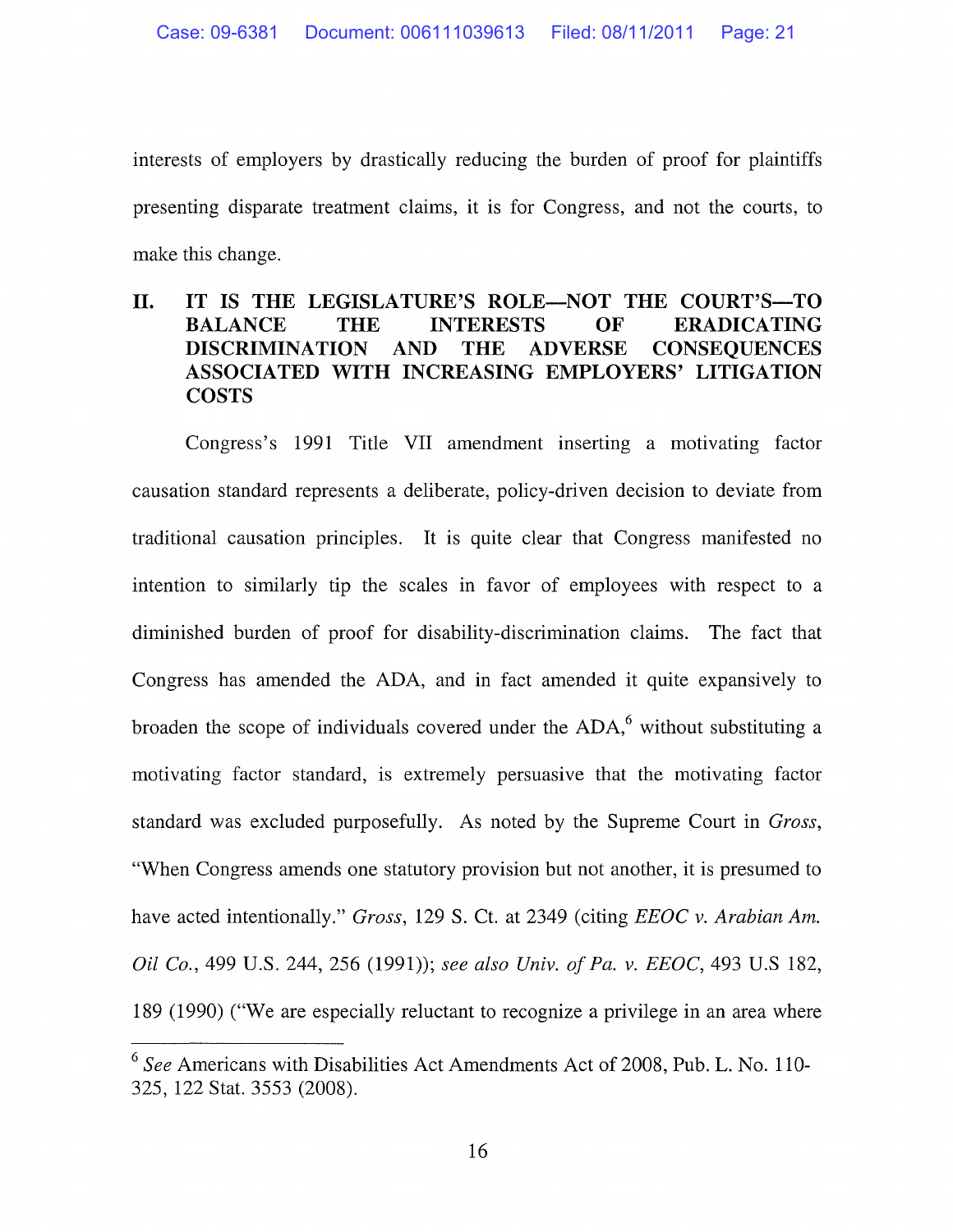it appears that Congress has considered the relevant competing concerns but has not provided the privilege itself. ... The balancing of conflicting interest of this type is particularly a legislative function." (citations omitted)). The *Gross* opinion relies on the fact that "Congress neglected to add [a "motivating factor"] provision to the ADEA when it amended Title VII to add [one], even though it contemporaneously amended the ADEA in several ways." *Gross,* 129 S. Ct. at 2349. Congress similarly did not initially include, or later amend to include, a motivating factor standard in the ADA, despite the recent expansive ADAAA amendments.

It is a legislative function, and not that of the courts, to balance the conflicting interests of employees and employers. *See Univ. of Pa.,* 493 U.S. at 189. Inserting a motivating factor standard into the ADA not only lessens the burden of proof for the plaintiff and in tum increases the burden on employers, but it assumes the legislative power of balancing these interests while disregarding legislative intent.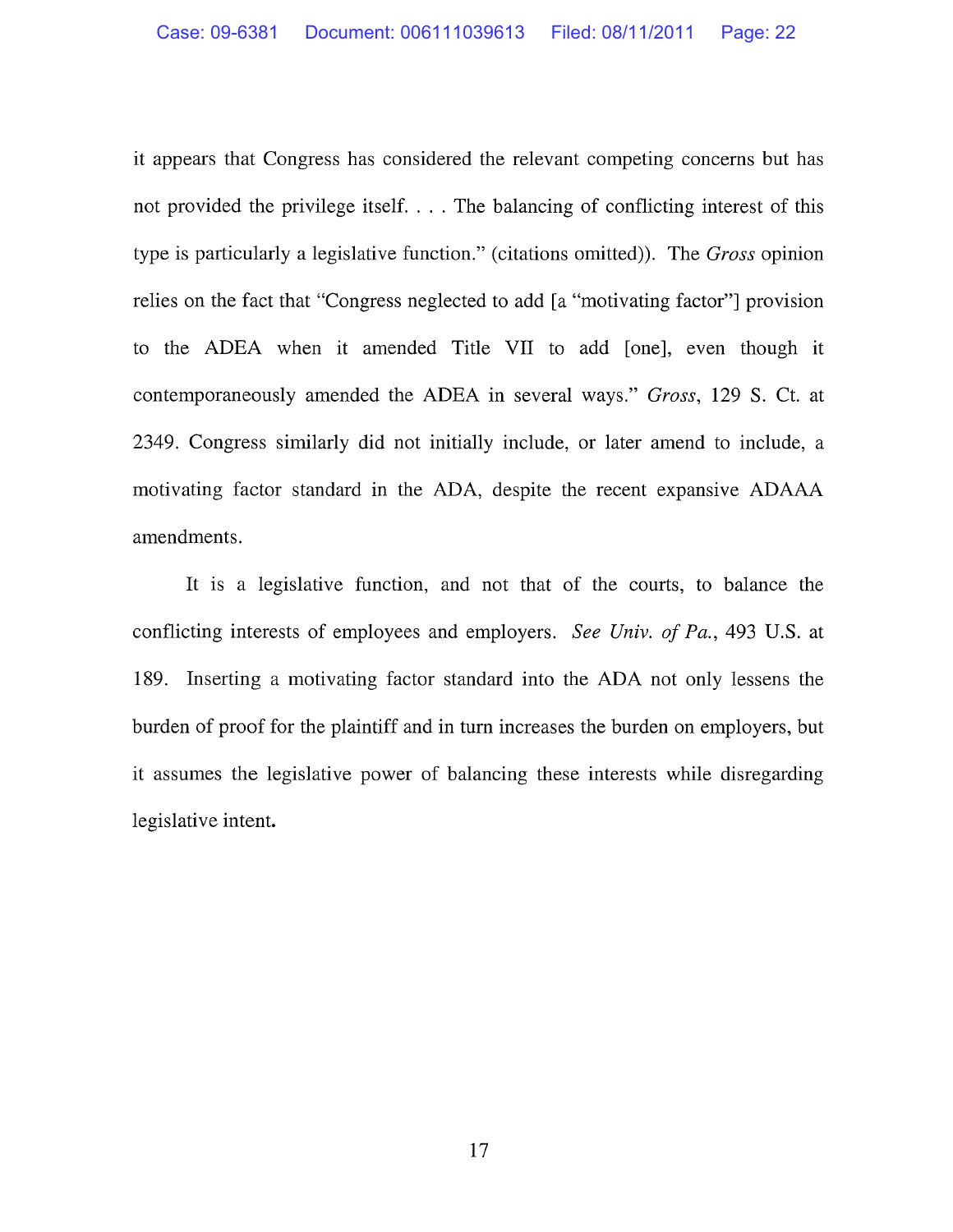## **CONCLUSION**

For the foregoing reasons, the decision below should be upheld.

Respectfully submitted,

s/ E. Todd Presnell E. Todd Presnell Kara E. Shea MILLER & MARTIN PLLC 150 Fourth Avenue, North, Ste. 1200 Nashville, Tennessee 37219 Phone: 615-744-8447 Fax: 615-256-8197 tpresnell@ millermartin.com

*Counsel for Amicus Curiae, DR!- The Voice of the Defense Bar*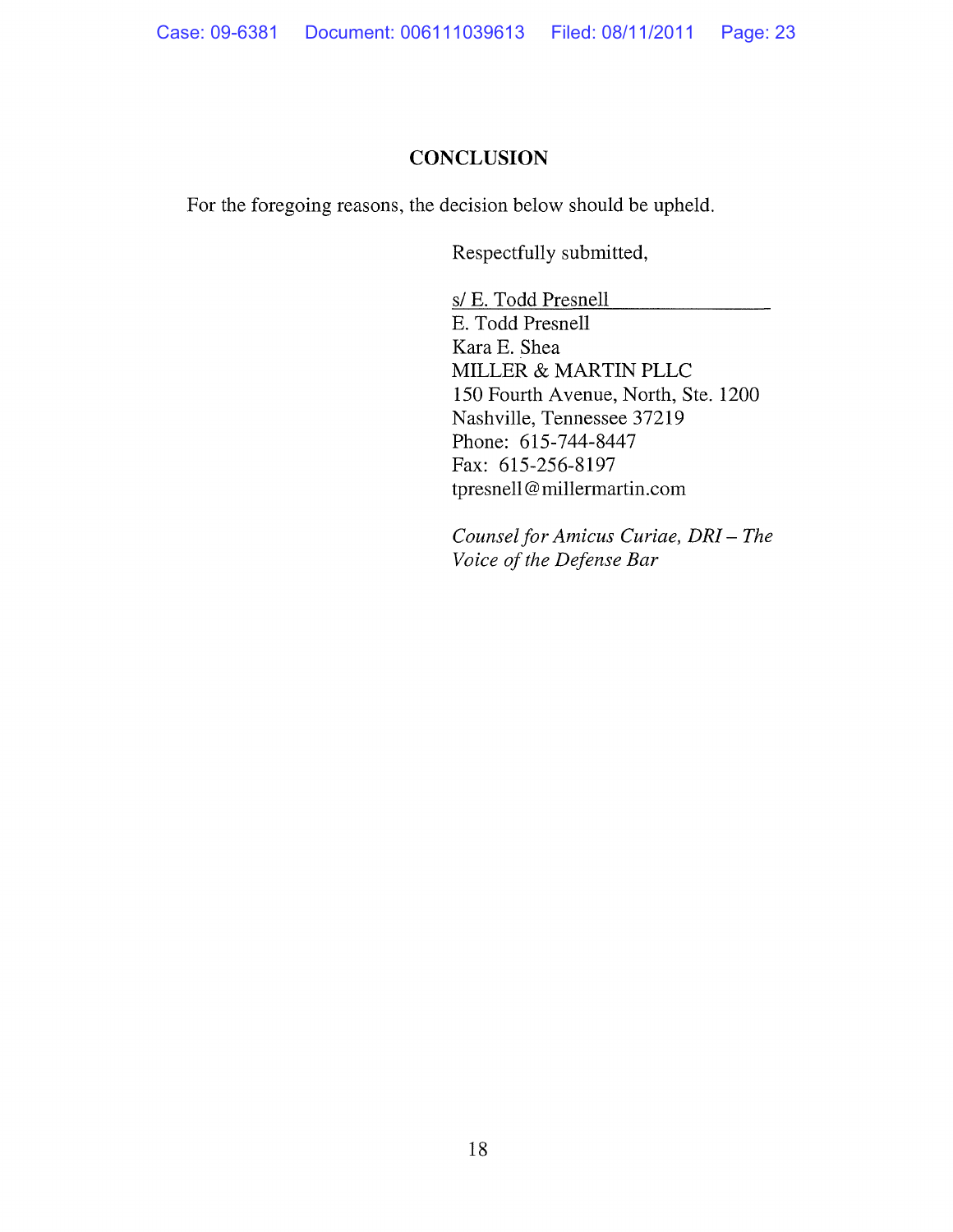#### **CERTIFICATE OF SERVICE**

The undersigned hereby certifies that a true and exact copy of the foregoing was served through the Court's electronic filing system by electronic notification

to the following counsel of record:

Michael L. Weinman, Esq. 114 S. Liberty Street P.O. Box 266 Jackson, TN 38302

Eric Schnapper, Esp. University of Washington School of Law P.O. Box 353020 Seattle, WA 98195

James K. Simms, IV J. Cole Dowsley, Jr. 511 Union Street, Suite 1500 Nashville, TN 37219

This 1Oth day of August, 2011.

s/ E. Todd Presnell E. Todd Presnell